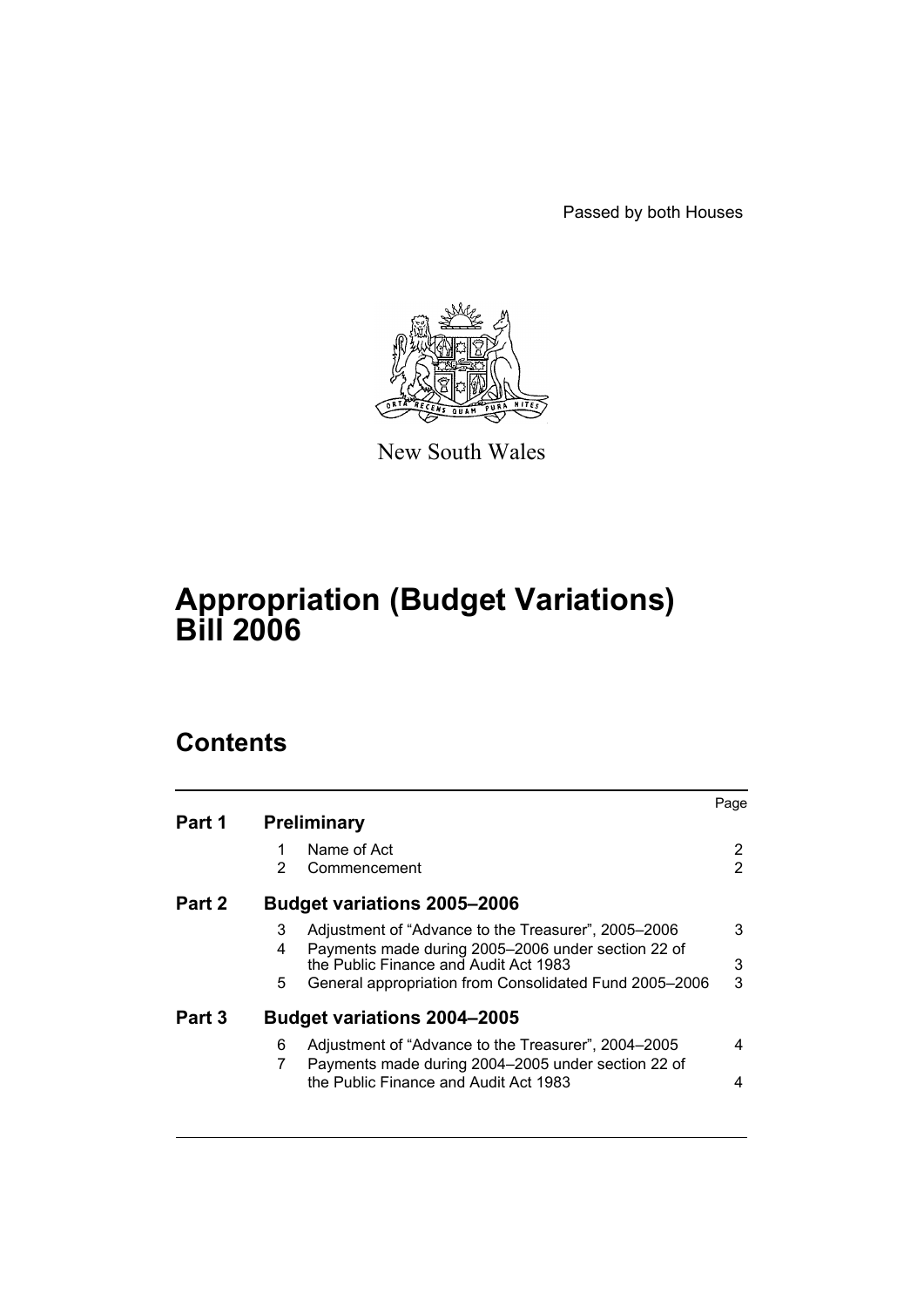Contents

|                   |    |                           | Page |
|-------------------|----|---------------------------|------|
| Part 4            |    | General                   |      |
|                   | 8  | Additional appropriations | 5    |
|                   | 9  | Operation of Act          | 5    |
|                   | 10 | Validation of expenditure | 5    |
|                   | 11 | References to agencies    | 5    |
| <b>Schedule 1</b> |    | Payments during 2005-2006 | 6    |
| <b>Schedule 2</b> |    | Payments during 2004-2005 | 21   |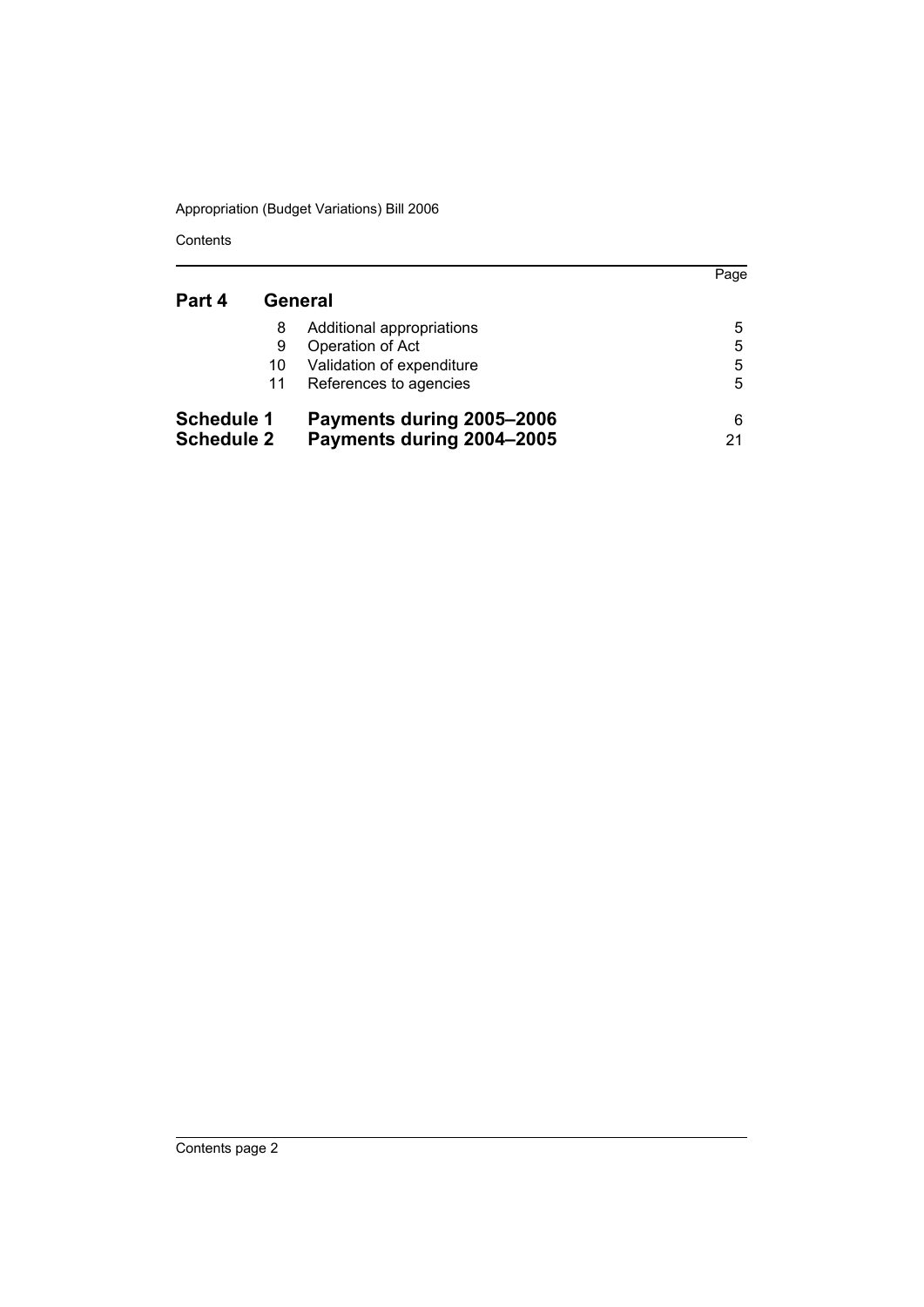*I certify that this PUBLIC BILL, which originated in the LEGISLATIVE ASSEMBLY, has finally passed the LEGISLATIVE COUNCIL and the LEGISLATIVE ASSEMBLY of NEW SOUTH WALES.*

> *Clerk of the Legislative Assembly. Legislative Assembly, Sydney, , 2006*



New South Wales

# **Appropriation (Budget Variations) Bill 2006**

Act No , 2006

An Act to appropriate additional amounts out of the Consolidated Fund for the years 2005–2006 and 2004–2005 for the purpose of giving effect to certain Budget variations required by the exigencies of Government.

*I have examined this Bill, and find it to correspond in all respects with the Bill as finally passed by both Houses.*

*Chairman of Committees of the Legislative Assembly.*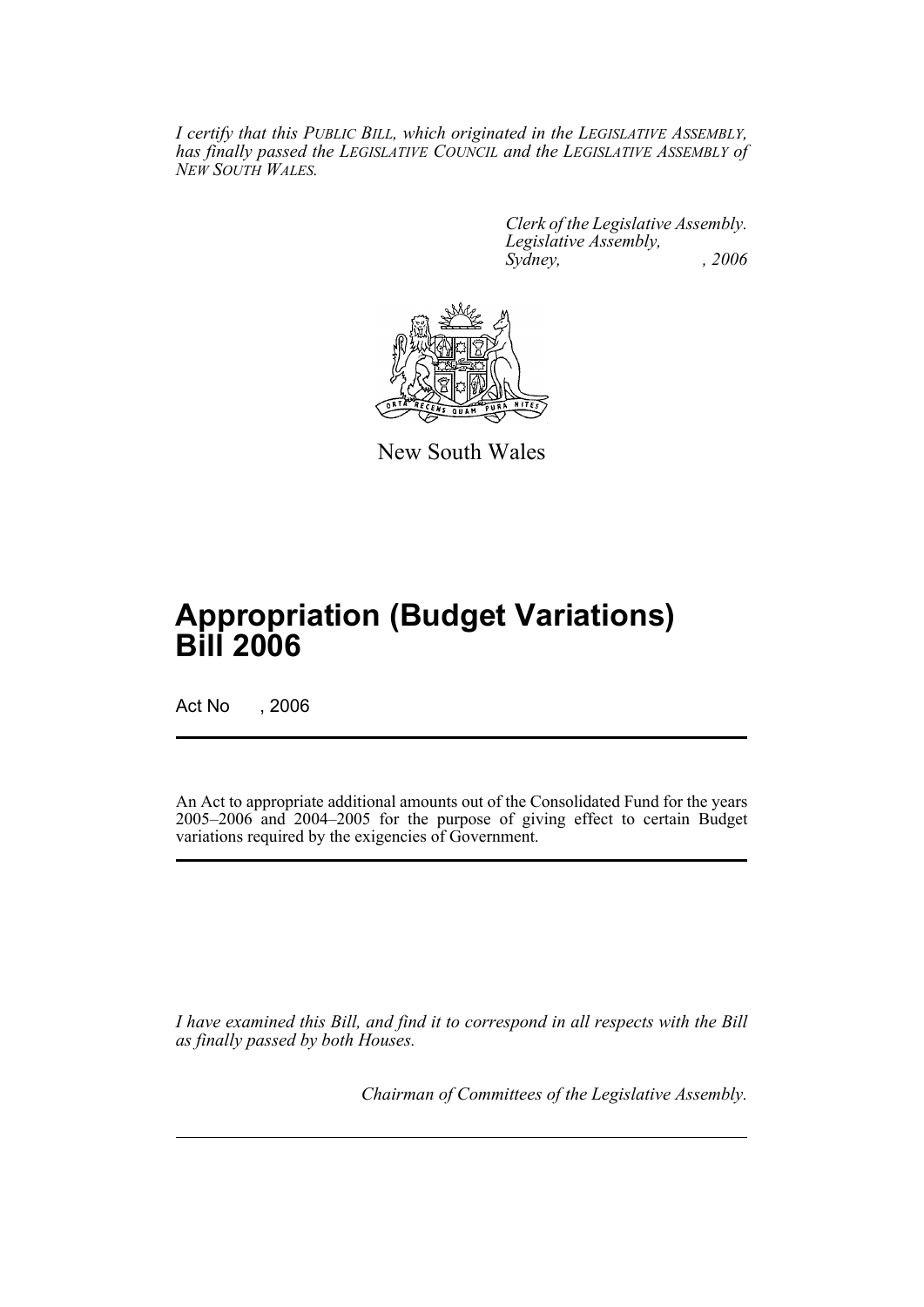#### Clause 1 Appropriation (Budget Variations) Bill 2006

Part 1 Preliminary

**The Legislature of New South Wales enacts:**

# **Part 1 Preliminary**

#### **1 Name of Act**

This Act is the *Appropriation (Budget Variations) Act 2006*.

#### **2 Commencement**

This Act commences on the date of assent.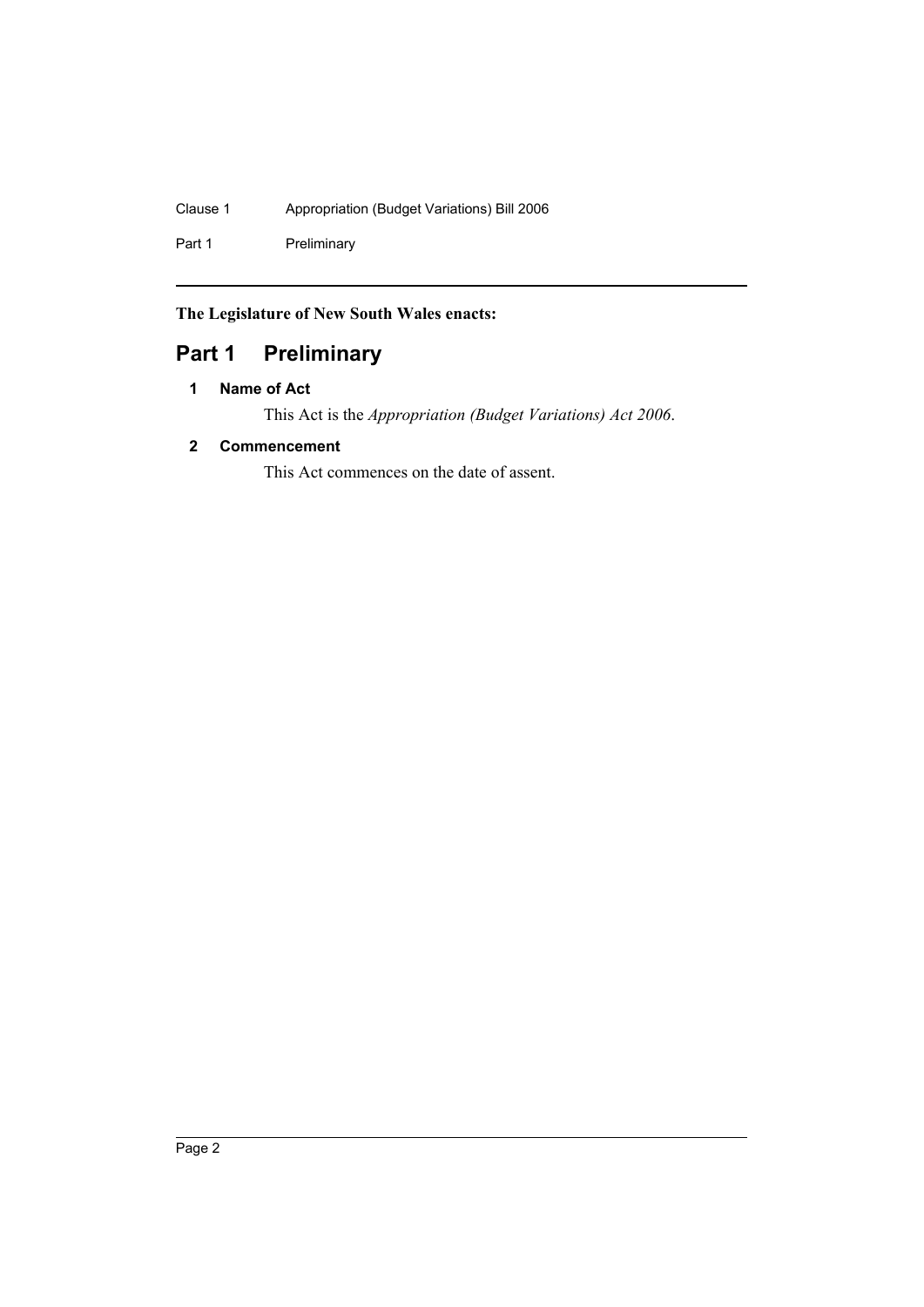Appropriation (Budget Variations) Bill 2006 Clause 3

Budget variations 2005–2006 Part 2

#### **Part 2 Budget variations 2005–2006**

#### **3 Adjustment of "Advance to the Treasurer", 2005–2006**

The sum of \$206,335,000 is hereby appropriated out of the Consolidated Fund in adjustment of the vote "Advance to the Treasurer", 2005–2006, for supplementary charges made during the year 2005–2006 in the amounts specified in Column 1 of Schedule 1 for recurrent services, and capital works and services, specified opposite those amounts in Schedule 1.

#### **4 Payments made during 2005–2006 under section 22 of the Public Finance and Audit Act 1983**

- (1) The sum of \$20,237,000, being the total of the sums specified in Column 2 of Schedule 1, and made in anticipation of appropriation by Parliament under section 22 (1) of the *Public Finance and Audit Act 1983*, is hereby appropriated out of the Consolidated Fund to provide for the payments for recurrent services required for the exigencies of Government during the year 2005–2006 specified opposite those sums in Schedule 1.
- (2) Section 22 (2) of the *Public Finance and Audit Act 1983* does not apply to the sums to which this section applies.

#### **5 General appropriation from Consolidated Fund 2005–2006**

- (1) Out of the Consolidated Fund there are hereby appropriated the sums specified in Column 3 of Schedule 1, to the Minister specified in relation to those sums, for recurrent services, which sums may be issued and applied for or towards the several uses and purposes of the Government for the year 2005–2006 specified opposite those sums in Schedule 1.
- (2) The total sum appropriated out of the Consolidated Fund in accordance with the provisions of this section and Schedule 1 is the sum of \$1,052,033,000.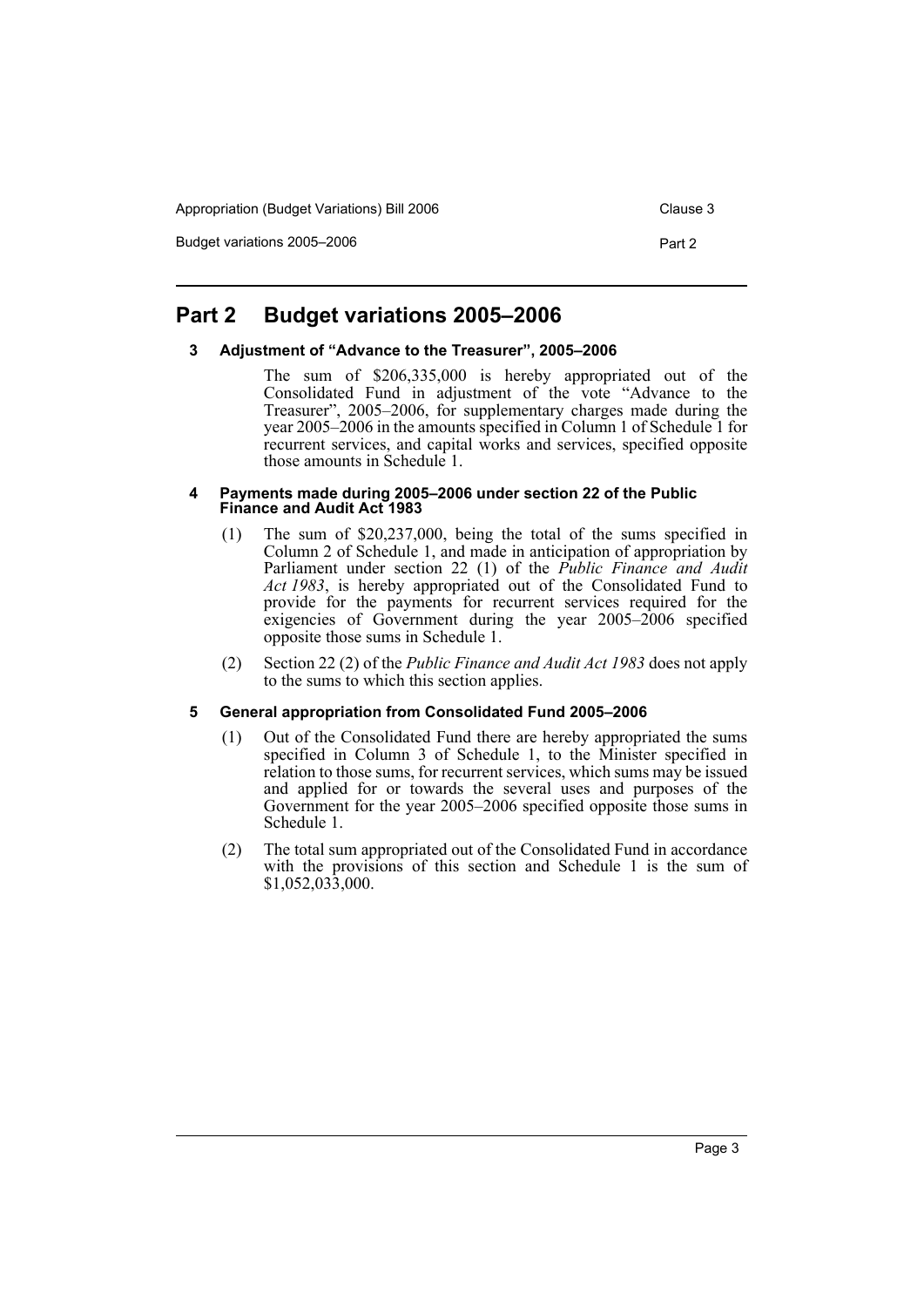Part 3 Budget variations 2004–2005

## **Part 3 Budget variations 2004–2005**

#### **6 Adjustment of "Advance to the Treasurer", 2004–2005**

The sum of \$88,447,000 is hereby appropriated out of the Consolidated Fund in adjustment of the vote "Advance to the Treasurer", 2004–2005, for supplementary charges made during the year 2004–2005 in the amounts specified in Column 1 of Schedule 2 for recurrent services, and capital works and services, specified in relation to those amounts in Schedule 2.

#### **7 Payments made during 2004–2005 under section 22 of the Public Finance and Audit Act 1983**

- (1) The sum of \$175,064,000, being the total of the sums specified in Column 2 of Schedule 2, and made in anticipation of appropriation by Parliament under section 22 (1) of the *Public Finance and Audit Act 1983*, is hereby appropriated out of the Consolidated Fund to provide for the payments for recurrent services, and capital works and services, required for the exigencies of Government during the year 2004–2005 specified opposite those sums in Schedule 2.
- (2) Section 22 (2) of the *Public Finance and Audit Act 1983* does not apply to the sums to which this section applies.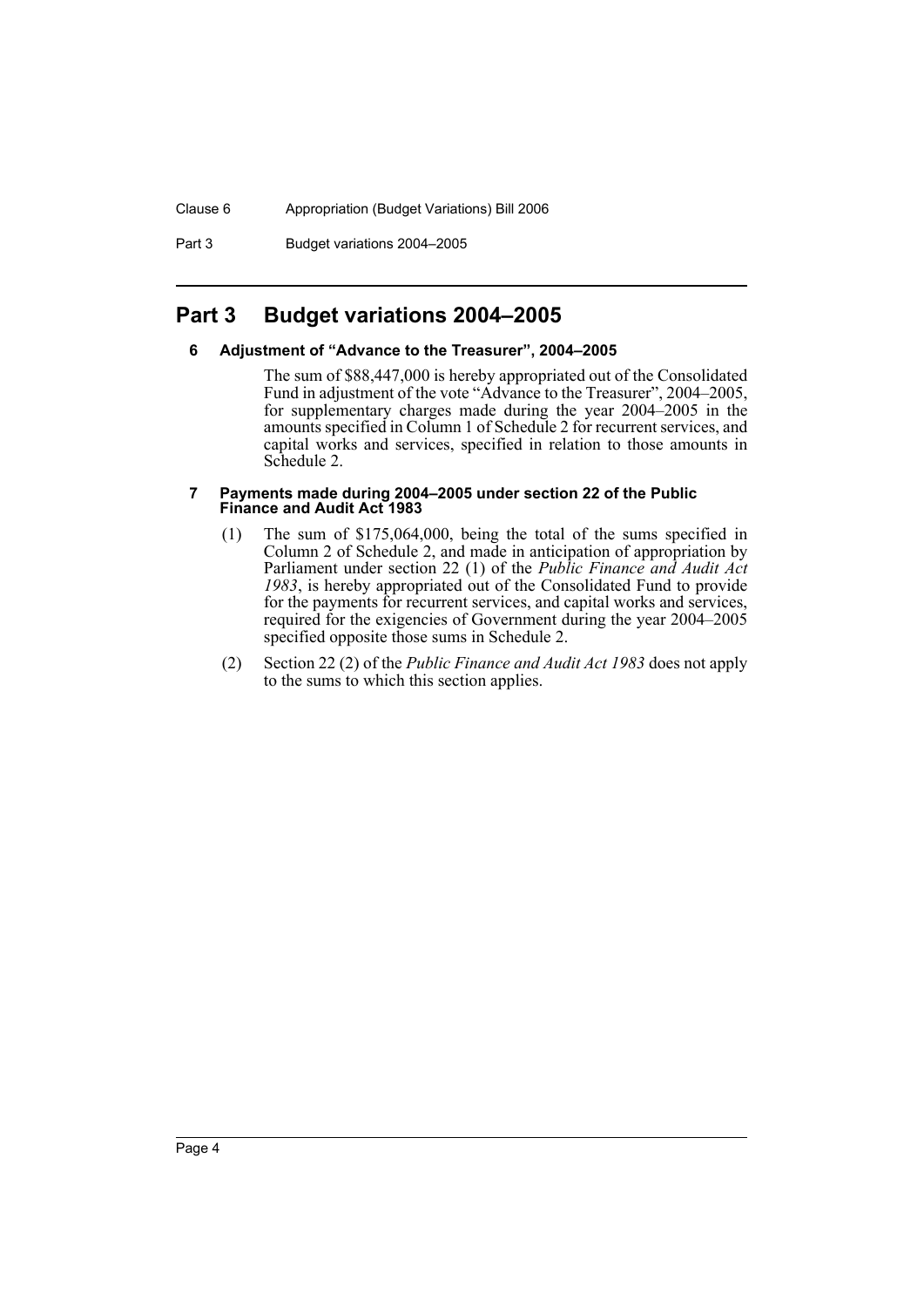Appropriation (Budget Variations) Bill 2006 Clause 8

General **Part 4** 

## **Part 4 General**

#### **8 Additional appropriations**

The sums appropriated by this Act are in addition to any other sums that may have been appropriated.

#### **9 Operation of Act**

- (1) This Act is to be construed as if it formed part of the annual Appropriation Act or Acts for the financial year relevant to the appropriation concerned and to have effect as if this Act had commenced at the start of the financial year relevant to the appropriation.
- (2) This Act is an Appropriation Act for the purposes of section 21A of the *Public Finance and Audit Act 1983*.
- (3) The issue and payment before the date of assent to this Act out of the Consolidated Fund of the whole or any part of the sums appropriated by this Act is validated. This subsection applies whether this Act is assented to during or after the year 2004–2005 or 2005–2006.

#### **10 Validation of expenditure**

- (1) To the extent (if any) to which it may be necessary to do so, the expenditure of any sum to which this Act applies before the date of assent to this Act:
	- (a) is taken to have been validly approved at the time it was approved, or was purported to have been approved, and
	- (b) is taken to have been validly made at the time it was made, or purported to have been made,

and thereafter to be, and to have been at all relevant times, validly approved and made.

(2) This section does not authorise the appropriation or expenditure of any sum specified in Column 3 of Schedule 1 before the date of assent to this Act.

#### **11 References to agencies**

A reference to an agency in Schedule 1 includes a reference to an agency that was a predecessor to the agency concerned and responsible for the recurrent services, or capital works and services, specified in relation to the agency in Schedule 1 in the financial year concerned, and in respect of whom the payment specified in relation to those recurrent services, or capital works and services, was approved or made.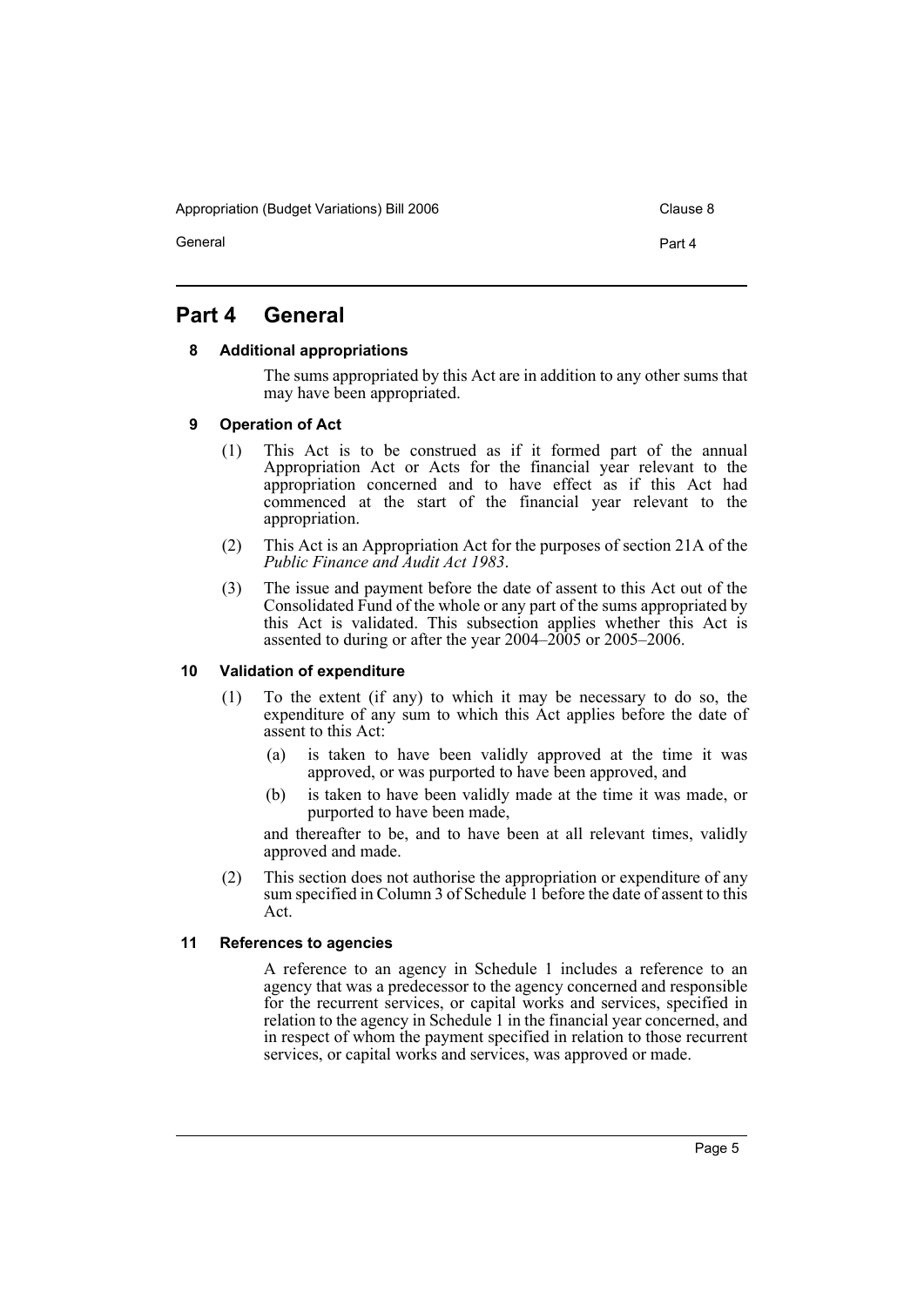Schedule 1 Payments during 2005–2006

# **Schedule 1 Payments during 2005–2006**

(Sections 3, 4 and 5)

|              |                                                                                                                   | Column 1                                  | Column <sub>2</sub>                               | Column <sub>3</sub>                   |
|--------------|-------------------------------------------------------------------------------------------------------------------|-------------------------------------------|---------------------------------------------------|---------------------------------------|
|              |                                                                                                                   | <b>Advance</b><br><b>Amount</b><br>\$,000 | Treasurer's s. 22 PF&A<br>Act<br>Amount<br>\$,000 | Further<br>approp<br>Amount<br>\$,000 |
| $\mathbf{A}$ | ATTORNEY GENERAL, MINISTER<br><b>FOR THE ENVIRONMENT AND</b><br><b>MINISTER FOR THE ARTS</b>                      |                                           |                                                   |                                       |
|              | <b>RECURRENT SERVICES</b>                                                                                         |                                           |                                                   |                                       |
|              | <b>Attorney General's Department</b>                                                                              |                                           |                                                   |                                       |
|              | Increased confiscation activities flowing<br>from amendments to the Confiscation of<br>Proceeds of Crime Act 1989 | 109                                       |                                                   |                                       |
|              | <b>Total Attorney General's Department</b>                                                                        | 109                                       |                                                   |                                       |
|              | <b>Department of Environment and</b><br><b>Conservation</b>                                                       |                                           |                                                   |                                       |
|              | Old infrastructure removal expenses<br>associated with the Goat Island<br>restoration and upgrade project         | 760                                       |                                                   |                                       |
|              | Work on management arrangements for<br>Perisher Range Resorts                                                     | 380                                       |                                                   |                                       |
|              | Total Department of Environment and<br>Conservation                                                               | 1,140                                     |                                                   |                                       |
|              | <b>Judicial Commission of New South</b><br><b>Wales</b>                                                           |                                           |                                                   |                                       |
|              | <b>Conduct Division Inquiry</b>                                                                                   | 243                                       |                                                   |                                       |
|              | Total Judicial Commission of New<br>South Wales                                                                   | 243                                       |                                                   |                                       |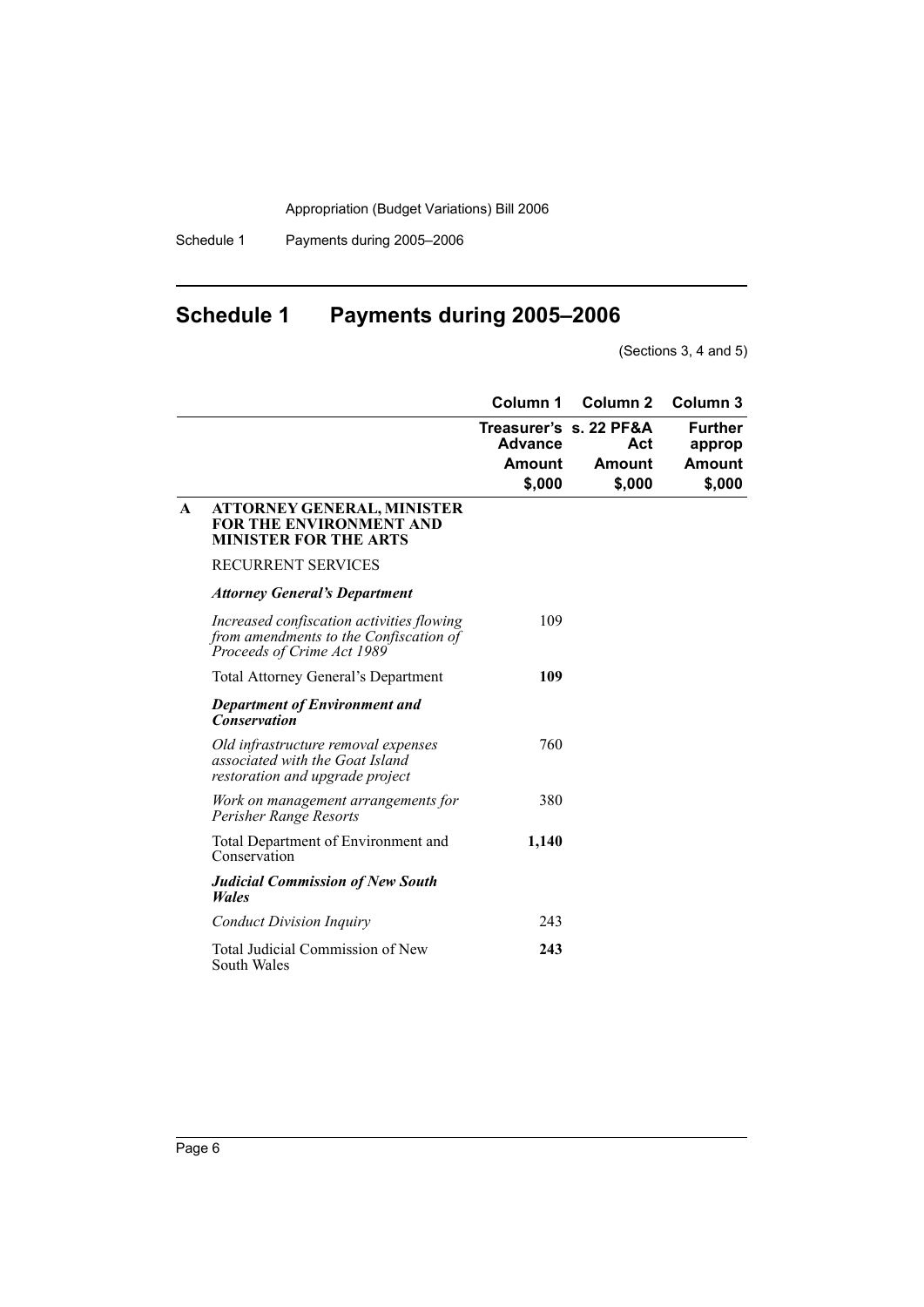Payments during 2005–2006 Schedule 1

|                                                                                                                   | Column 1                          | <b>Column 2</b> | Column 3                 |
|-------------------------------------------------------------------------------------------------------------------|-----------------------------------|-----------------|--------------------------|
|                                                                                                                   | Treasurer's s. 22 PF&A<br>Advance | Act             | <b>Further</b><br>approp |
|                                                                                                                   | Amount                            | Amount          | Amount                   |
|                                                                                                                   | \$,000                            | \$,000          | \$,000                   |
| <b>Office of the Director of Public</b><br><b>Prosecutions</b>                                                    |                                   |                 |                          |
| Increased confiscation activities flowing<br>from amendments to the Confiscation of<br>Proceeds of Crime Act 1989 | 225                               |                 |                          |
| Total Office of the Director of Public<br>Prosecutions                                                            | 225                               |                 |                          |
| <b>TOTAL—RECURRENT SERVICES</b>                                                                                   | 1,717                             |                 |                          |
| <b>CAPITAL WORKS AND SERVICES</b>                                                                                 |                                   |                 |                          |
| <b>Department of the Arts, Sport and</b><br>Recreation                                                            |                                   |                 |                          |
| Revised cashflow for Carriage Works<br>performing arts complex at Eveleigh                                        | 5,172                             |                 |                          |
| Total Department of the Arts, Sport and<br>Recreation                                                             | 5,172                             |                 |                          |
| <b>Office of the Director of Public</b><br><b>Prosecutions</b>                                                    |                                   |                 |                          |
| Altered office accommodation<br>requirements due to the criminal cases<br>processing reforms                      | 180                               |                 |                          |
| Increased confiscation activities flowing<br>from amendments to the Confiscation of<br>Proceeds of Crime Act 1989 | 100                               |                 |                          |
| Relocation of the Penrith branch                                                                                  | 780                               |                 |                          |
| Total Office of the Director of Public<br>Prosecutions                                                            | 1,060                             |                 |                          |
| TOTAL—CAPITAL WORKS AND<br><b>SERVICES</b>                                                                        | 6,232                             |                 |                          |
| TOTAL-ATTORNEY GENERAL,<br>MINISTER FOR THE<br>ENVIRONMENT AND MINISTER<br><b>FOR THE ARTS</b>                    | 7,949                             |                 |                          |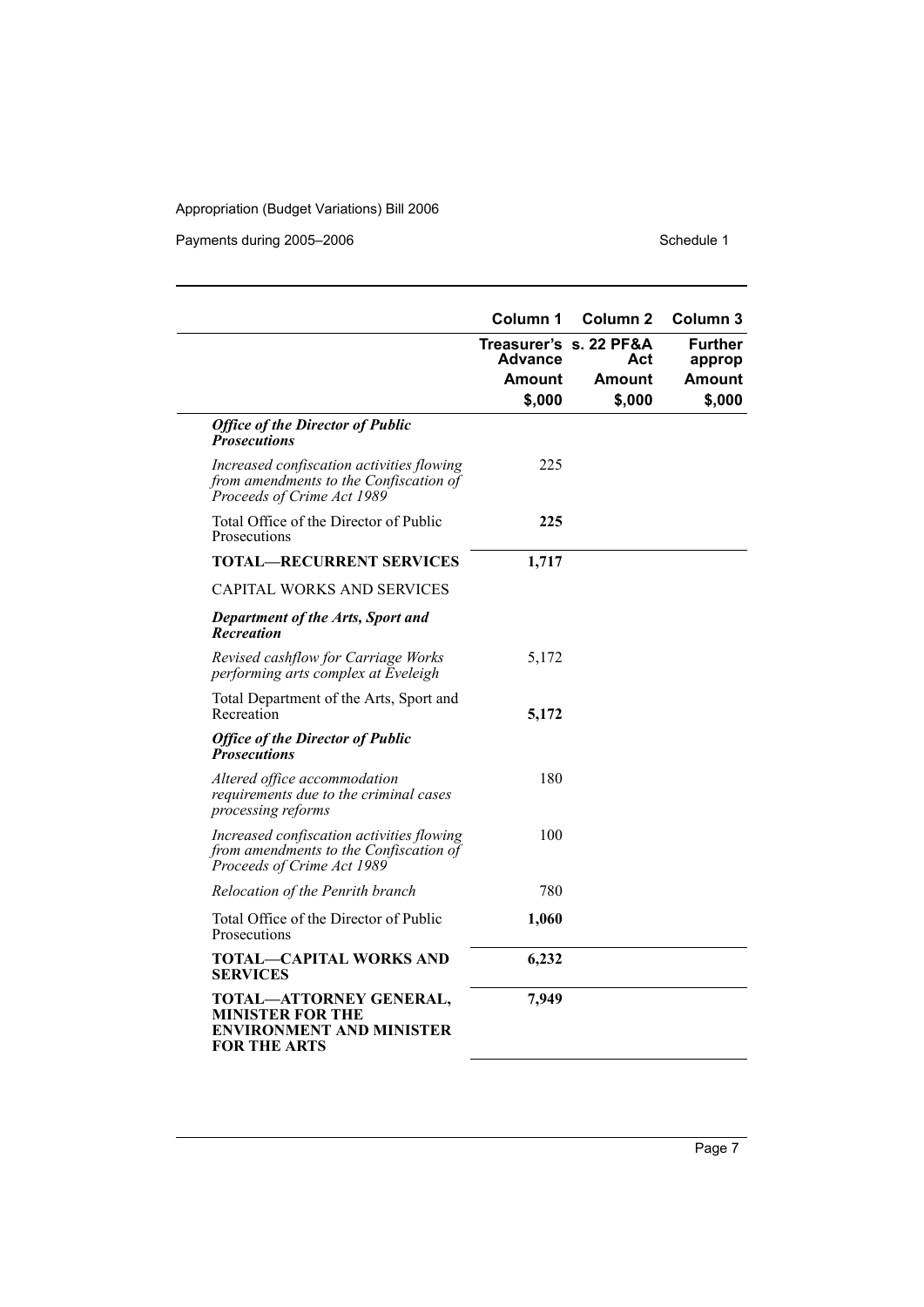Schedule 1 Payments during 2005–2006

|              |                                                                                  | Column 1                                                     | Column <sub>2</sub>     | Column <sub>3</sub>                          |
|--------------|----------------------------------------------------------------------------------|--------------------------------------------------------------|-------------------------|----------------------------------------------|
|              |                                                                                  | Treasurer's s. 22 PF&A<br><b>Advance</b><br>Amount<br>\$,000 | Act<br>Amount<br>\$,000 | <b>Further</b><br>approp<br>Amount<br>\$,000 |
| <sup>B</sup> | <b>DEPUTY PREMIER AND</b><br><b>MINISTER FOR TRANSPORT</b>                       |                                                              |                         |                                              |
|              | <b>RECURRENT SERVICES</b>                                                        |                                                              |                         |                                              |
|              | <b>Independent Transport Safety and</b><br><b>Reliability Regulator</b>          |                                                              |                         |                                              |
|              | Lower accreditation fees                                                         | 990                                                          |                         |                                              |
|              | Total Independent Transport Safety and<br>Reliability Regulator                  | 990                                                          |                         |                                              |
|              | <b>Ministry of Transport</b>                                                     |                                                              |                         |                                              |
|              | Bus Industry Reform—new accreditation<br>system for bus operators                | 546                                                          |                         |                                              |
|              | Grant to Maitland City Council for the<br>establishment of a heritage steam park | 1,000                                                        |                         |                                              |
|              | Grant to Rail Infrastructure Corporation<br>for restricted lines maintenance     | 5,000                                                        |                         |                                              |
|              | Metropolitan Rail Expansion Program-<br>development and preparatory studies      | 4,825                                                        |                         |                                              |
|              | <b>Total Ministry of Transport</b>                                               | 11,371                                                       |                         |                                              |
|              | <b>TOTAL-RECURRENT SERVICES</b>                                                  | 12,361                                                       |                         |                                              |
|              | <b>TOTAL—DEPUTY PREMIER AND</b><br><b>MINISTER FOR TRANSPORT</b>                 | 12,361                                                       |                         |                                              |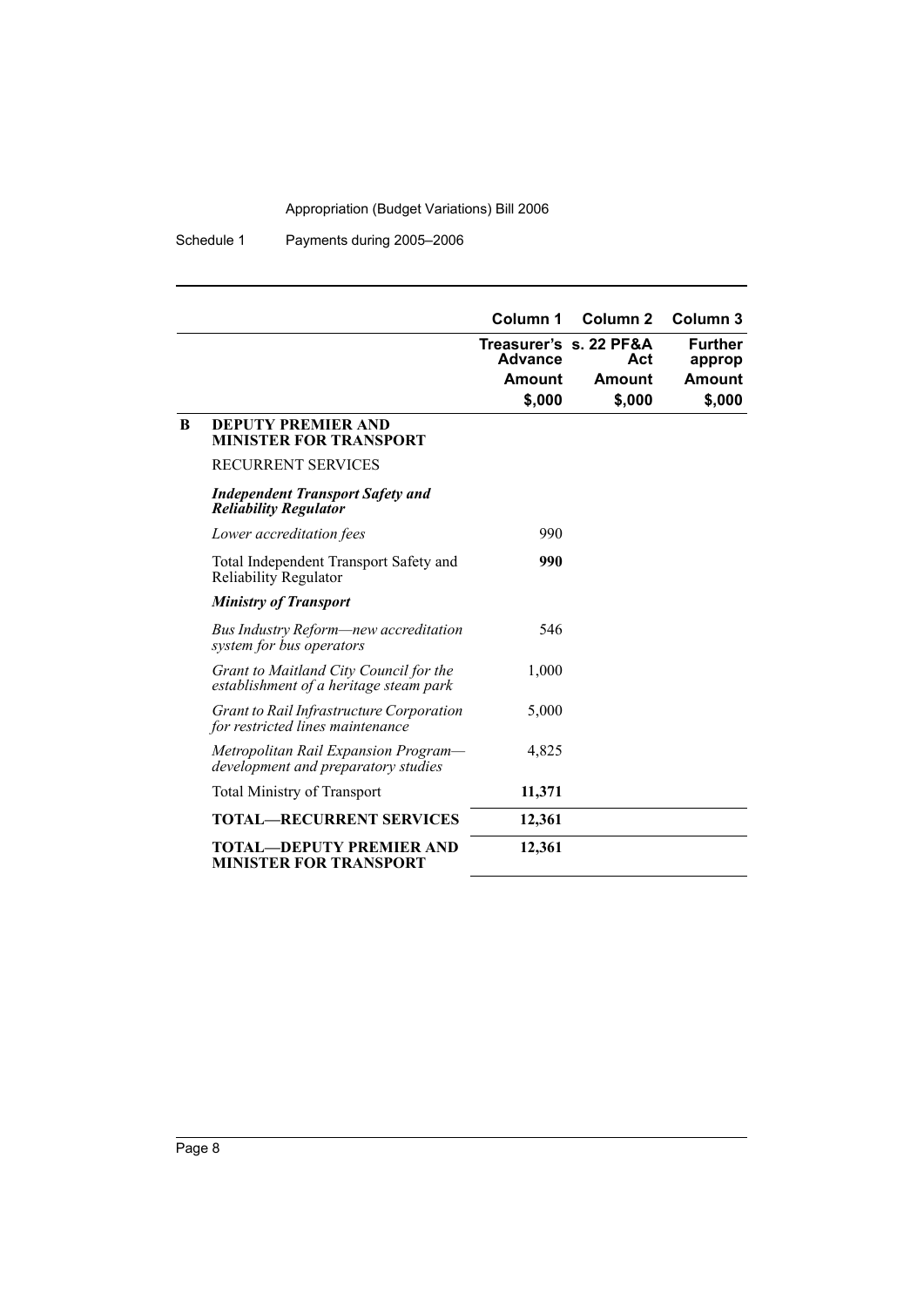Payments during 2005–2006 Schedule 1

|             |                                                                                                                                                                                                                                                              | Column 1                           | Column <sub>2</sub>                               | Column <sub>3</sub>                                 |
|-------------|--------------------------------------------------------------------------------------------------------------------------------------------------------------------------------------------------------------------------------------------------------------|------------------------------------|---------------------------------------------------|-----------------------------------------------------|
|             |                                                                                                                                                                                                                                                              | <b>Advance</b><br>Amount<br>\$,000 | Treasurer's s. 22 PF&A<br>Act<br>Amount<br>\$,000 | <b>Further</b><br>approp<br><b>Amount</b><br>\$,000 |
| $\mathbf C$ | <b>MINISTER FOR COMMERCE,</b><br><b>MINISTER FOR FINANCE,</b><br>MINISTER FOR INDUSTRIAL<br><b>RELATIONS, MINISTER FOR</b><br><b>AGEING, MINISTER FOR</b><br><b>DISABILITY SERVICES AND VICE</b><br>PRESIDENT OF THE EXECUTIVE<br><b>COUNCIL</b>             |                                    |                                                   |                                                     |
|             | <b>RECURRENT SERVICES</b>                                                                                                                                                                                                                                    |                                    |                                                   |                                                     |
|             | Department of Ageing, Disability and<br><b>Home Care</b>                                                                                                                                                                                                     |                                    |                                                   |                                                     |
|             | Additional funding for improved<br>disability services                                                                                                                                                                                                       | 36,000                             |                                                   |                                                     |
|             | Post school programs                                                                                                                                                                                                                                         | 5,000                              |                                                   |                                                     |
|             | Trial of an Integrated Service Project for<br>persons with challenging behaviours                                                                                                                                                                            | 6,900                              |                                                   |                                                     |
|             | Total Department of Ageing, Disability<br>and Home Care                                                                                                                                                                                                      | 47,900                             |                                                   |                                                     |
|             | <b>TOTAL-RECURRENT SERVICES</b>                                                                                                                                                                                                                              | 47,900                             |                                                   |                                                     |
|             | <b>TOTAL-MINISTER FOR</b><br><b>COMMERCE, MINISTER FOR</b><br><b>FINANCE, MINISTER FOR</b><br><b>INDUSTRIAL RELATIONS,</b><br><b>MINISTER FOR AGEING</b><br><b>MINISTER FOR DISABILITY</b><br><b>SERVICES AND VICE PRESIDENT</b><br>OF THE EXECUTIVE COUNCIL | 47,900                             |                                                   |                                                     |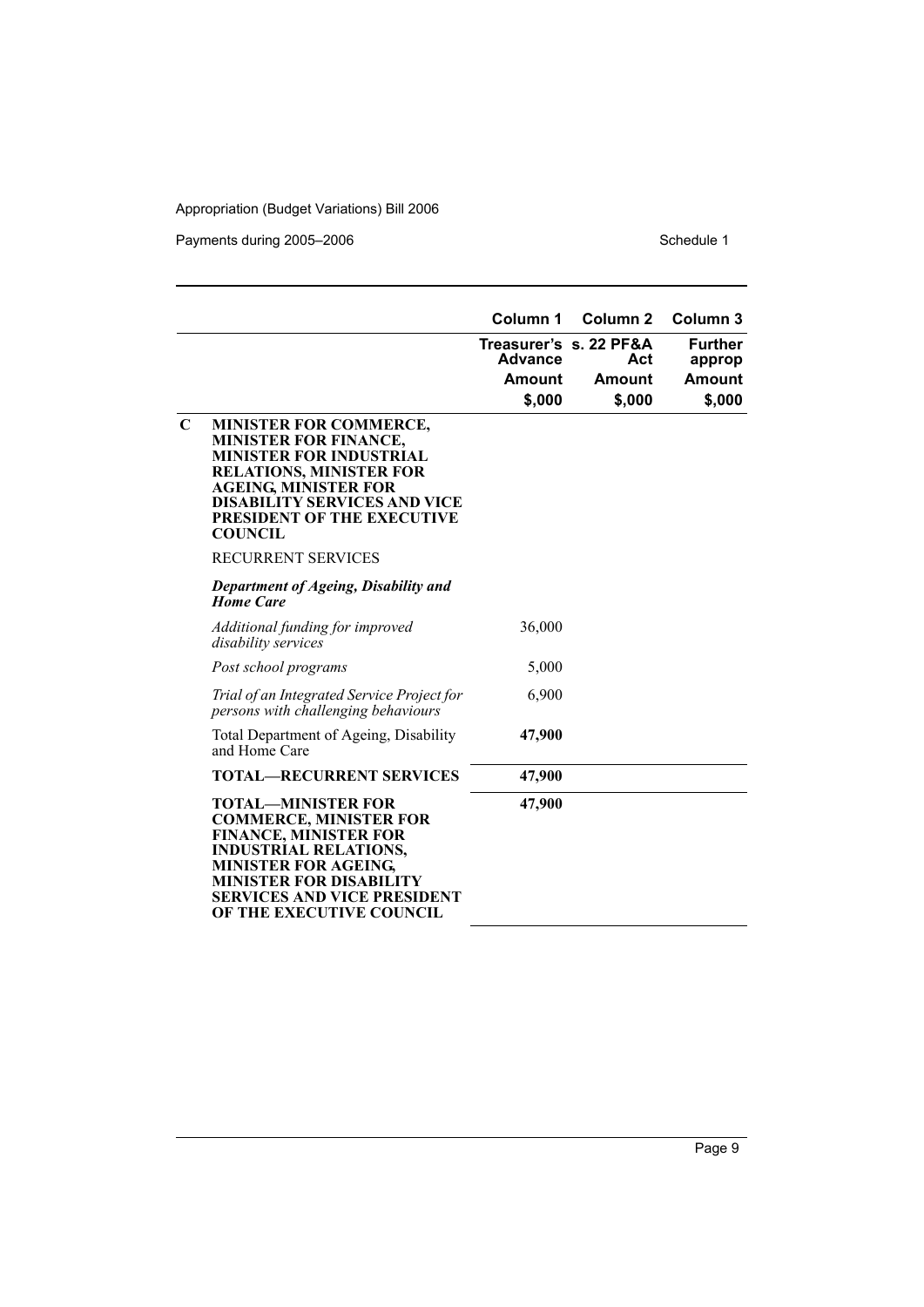Schedule 1 Payments during 2005–2006

|   |                                                                                         | Column 1 | Column <sub>2</sub>           | Column 3                 |
|---|-----------------------------------------------------------------------------------------|----------|-------------------------------|--------------------------|
|   |                                                                                         | Advance  | Treasurer's s. 22 PF&A<br>Act | <b>Further</b><br>approp |
|   |                                                                                         | Amount   | Amount                        | <b>Amount</b>            |
|   |                                                                                         | \$,000   | \$,000                        | \$,000                   |
| D | <b>MINISTER FOR COMMUNITY</b><br><b>SERVICES AND MINISTER FOR</b><br>YOUTH              |          |                               |                          |
|   | RECURRENT SERVICES                                                                      |          |                               |                          |
|   | <b>Department of Community Services</b>                                                 |          |                               |                          |
|   | Drought Household Payments Program                                                      | 800      |                               |                          |
|   | National Illicit Drug Strategy-Dual<br>Diagnosis project                                | 208      |                               |                          |
|   | <b>Total Department of Community</b><br><b>Services</b>                                 | 1,008    |                               |                          |
|   | <b>TOTAL—RECURRENT SERVICES</b>                                                         | 1,008    |                               |                          |
|   | <b>TOTAL-MINISTER FOR</b><br><b>COMMUNITY SERVICES AND</b><br><b>MINISTER FOR YOUTH</b> | 1,008    |                               |                          |
| E | <b>MINISTER FOR EDUCATION AND</b><br><b>TRAINING</b>                                    |          |                               |                          |
|   | <b>RECURRENT SERVICES</b>                                                               |          |                               |                          |
|   | <b>Department of Education and Training</b>                                             |          |                               |                          |
|   | Priority Action Schools Program                                                         | 8,000    |                               |                          |
|   | Teachers award increase                                                                 | 27,350   |                               |                          |
|   | Total Department of Education and<br>Training                                           | 35,350   |                               |                          |
|   | <b>TOTAL-RECURRENT SERVICES</b>                                                         | 35,350   |                               |                          |
|   | <b>TOTAL-MINISTER FOR</b><br><b>EDUCATION AND TRAINING</b>                              | 35,350   |                               |                          |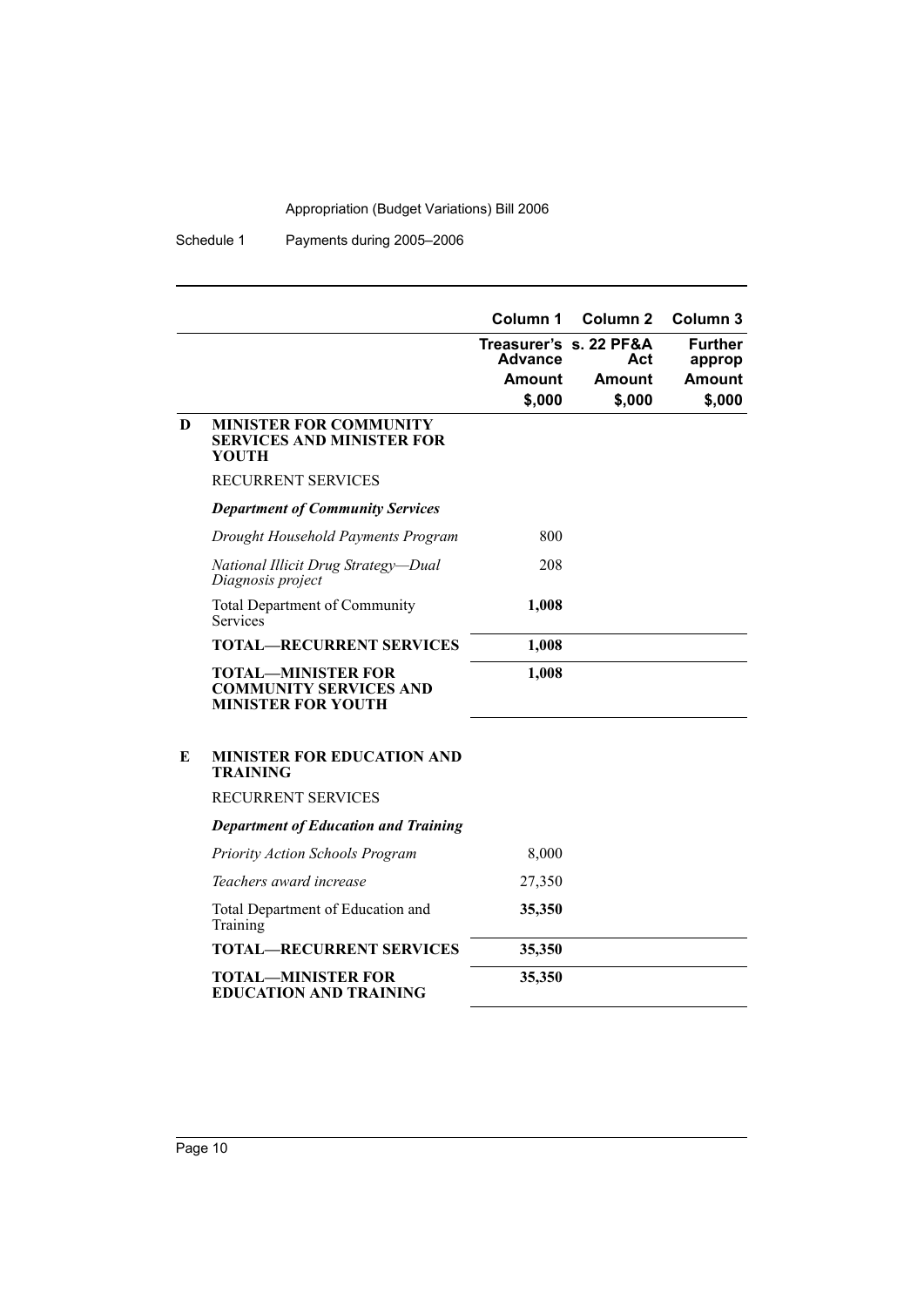Payments during 2005–2006 Schedule 1

j.

|   |                                                                                                                                         | Column 1                           | Column <sub>2</sub>                               | Column <sub>3</sub>                          |
|---|-----------------------------------------------------------------------------------------------------------------------------------------|------------------------------------|---------------------------------------------------|----------------------------------------------|
|   |                                                                                                                                         | <b>Advance</b><br>Amount<br>\$,000 | Treasurer's s. 22 PF&A<br>Act<br>Amount<br>\$,000 | <b>Further</b><br>approp<br>Amount<br>\$,000 |
| F | <b>MINISTER FOR HEALTH</b>                                                                                                              |                                    |                                                   |                                              |
|   | RECURRENT SERVICES                                                                                                                      |                                    |                                                   |                                              |
|   | <b>Department of Health</b>                                                                                                             |                                    |                                                   |                                              |
|   | Expenditure commitments associated<br>with Commonwealth funding for<br><b>Immunisation and Pathways Programs</b><br>received in 2004–05 |                                    |                                                   | 16,433                                       |
|   | Increased elective surgery activity for<br>low-complexity procedures                                                                    | 5,000                              |                                                   |                                              |
|   | <b>Total Department of Health</b>                                                                                                       | 5,000                              |                                                   | 16,433                                       |
|   | <b>TOTAL—RECURRENT SERVICES</b>                                                                                                         | 5,000                              |                                                   | 16,433                                       |
|   | <b>CAPITAL WORKS AND SERVICES</b>                                                                                                       |                                    |                                                   |                                              |
|   | <b>Department of Health</b>                                                                                                             |                                    |                                                   |                                              |
|   | Parramatta Justice Precinct                                                                                                             | 13,582                             |                                                   |                                              |
|   | Total Department of Health                                                                                                              | 13,582                             |                                                   |                                              |
|   | <b>TOTAL—CAPITAL WORKS AND</b><br><b>SERVICES</b>                                                                                       | 13,582                             |                                                   |                                              |
|   | <b>TOTAL—MINISTER FOR HEALTH</b>                                                                                                        | 18,582                             |                                                   | 16,433                                       |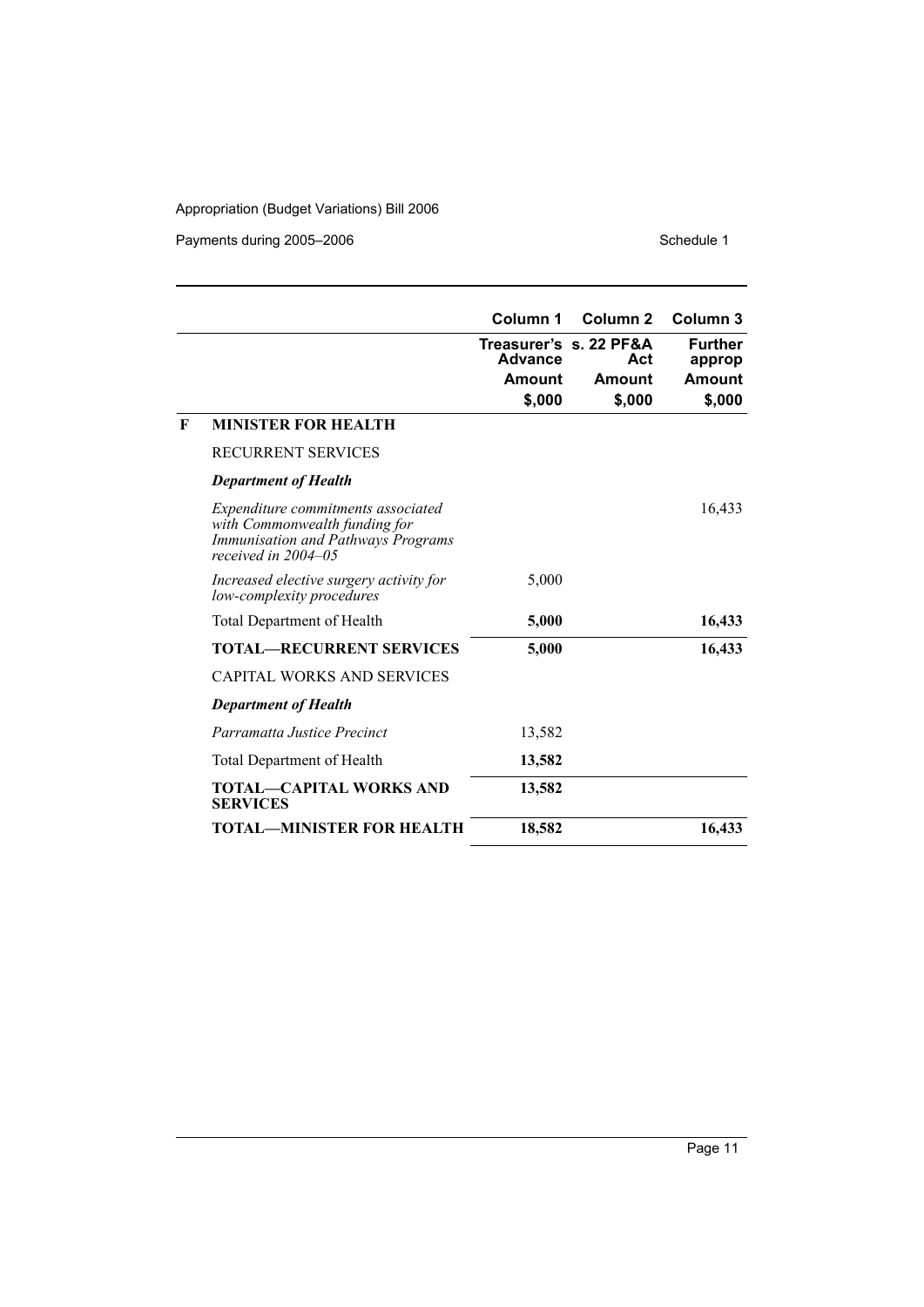Schedule 1 Payments during 2005–2006

|   |                                                                                                                                                                                                 | Column 1       | Column <sub>2</sub>    | Column <sub>3</sub>     |
|---|-------------------------------------------------------------------------------------------------------------------------------------------------------------------------------------------------|----------------|------------------------|-------------------------|
|   |                                                                                                                                                                                                 | <b>Advance</b> | Treasurer's s. 22 PF&A | <b>Further</b>          |
|   |                                                                                                                                                                                                 | <b>Amount</b>  | Act<br>Amount          | approp<br><b>Amount</b> |
|   |                                                                                                                                                                                                 | \$,000         | \$,000                 | \$,000                  |
| G | MINISTER FOR JUSTICE,<br><b>MINISTER FOR JUVENILE</b><br><b>JUSTICE, MINISTER FOR</b><br><b>EMERGENCY SERVICES,</b><br><b>MINISTER FOR LANDS AND</b><br><b>MINISTER FOR RURAL AFFAIRS</b>       |                |                        |                         |
|   | <b>RECURRENT SERVICES</b>                                                                                                                                                                       |                |                        |                         |
|   | <b>Department of Rural Fire Service</b>                                                                                                                                                         |                |                        |                         |
|   | Development and maintenance of the<br>Sydney CBD Alert and Evacuation Plan                                                                                                                      | 272            |                        |                         |
|   | <b>Total Department of Rural Fire Service</b>                                                                                                                                                   | 272            |                        |                         |
|   | <b>TOTAL—RECURRENT SERVICES</b>                                                                                                                                                                 | 272            |                        |                         |
|   | <b>CAPITAL WORKS AND SERVICES</b>                                                                                                                                                               |                |                        |                         |
|   | <b>State Emergency Service</b>                                                                                                                                                                  |                |                        |                         |
|   | Completion of two divisional offices at<br>Dubbo and Wollongong                                                                                                                                 | 624            |                        |                         |
|   | <b>Total State Emergency Service</b>                                                                                                                                                            | 624            |                        |                         |
|   | <b>TOTAL-CAPITAL WORKS AND</b><br><b>SERVICES</b>                                                                                                                                               | 624            |                        |                         |
|   | <b>TOTAL—MINISTER FOR</b><br><b>JUSTICE, MINISTER FOR</b><br><b>JUVENILE JUSTICE, MINISTER</b><br>FOR EMERGENCY SERVICES,<br><b>MINISTER FOR LANDS AND</b><br><b>MINISTER FOR RURAL AFFAIRS</b> | 896            |                        |                         |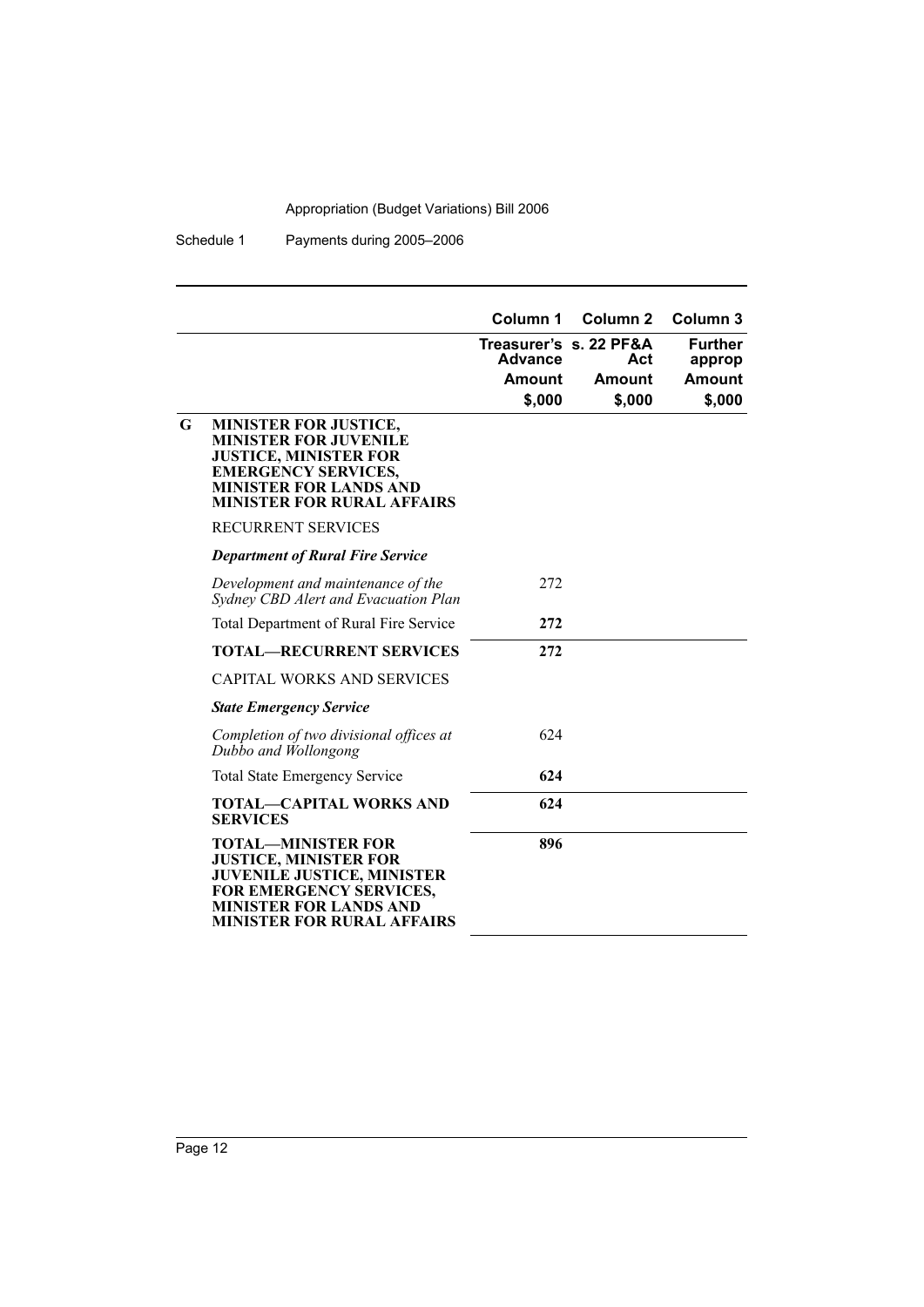Payments during 2005–2006 Schedule 1

|   |                                                                                                                                            | Column 1                          | Column <sub>2</sub> | Column 3          |
|---|--------------------------------------------------------------------------------------------------------------------------------------------|-----------------------------------|---------------------|-------------------|
|   |                                                                                                                                            | Treasurer's s. 22 PF&A<br>Advance | Act                 | Further<br>approp |
|   |                                                                                                                                            | <b>Amount</b>                     | Amount              | Amount            |
|   |                                                                                                                                            | \$,000                            | \$,000              | \$,000            |
| H | <b>THE LEGISLATURE</b>                                                                                                                     |                                   |                     |                   |
|   | <b>CAPITAL WORKS AND SERVICES</b>                                                                                                          |                                   |                     |                   |
|   | <b>The Legislature</b>                                                                                                                     |                                   |                     |                   |
|   | Finalise replacement of sprinkler water<br>storage tanks at Parliament House and<br>repairs to an adjacent building                        | 646                               |                     |                   |
|   | Total The Legislature                                                                                                                      | 646                               |                     |                   |
|   | <b>TOTAL—CAPITAL WORKS AND</b><br><b>SERVICES</b>                                                                                          | 646                               |                     |                   |
|   | <b>TOTAL-THE LEGISLATURE</b>                                                                                                               | 646                               |                     |                   |
| Т | <b>MINISTER FOR NATURAL</b><br><b>RESOURCES, MINISTER FOR</b><br>PRIMARY INDUSTRIES AND<br><b>MINISTER FOR MINERAL</b><br><b>RESOURCES</b> |                                   |                     |                   |
|   | <b>RECURRENT SERVICES</b>                                                                                                                  |                                   |                     |                   |
|   | <b>Department of Natural Resources</b>                                                                                                     |                                   |                     |                   |
|   | Drought assistance programs                                                                                                                | 1,200                             |                     |                   |
|   | Timber restructure initiatives in the<br>Brigalow and Nandewar regions                                                                     | 13,200                            | 10,000              |                   |
|   | <b>Total Department of Natural Resources</b>                                                                                               | 14,400                            | 10,000              |                   |
|   | <b>Department of Primary Industries</b>                                                                                                    |                                   |                     |                   |
|   | Drought assistance programs including<br>transport subsidies and drought support<br>workers                                                | 6,947                             |                     |                   |
|   | Operating funding for maintenance at<br>selected sites                                                                                     | 2,500                             |                     |                   |
|   | <b>Total Department of Primary Industries</b>                                                                                              | 9,447                             |                     |                   |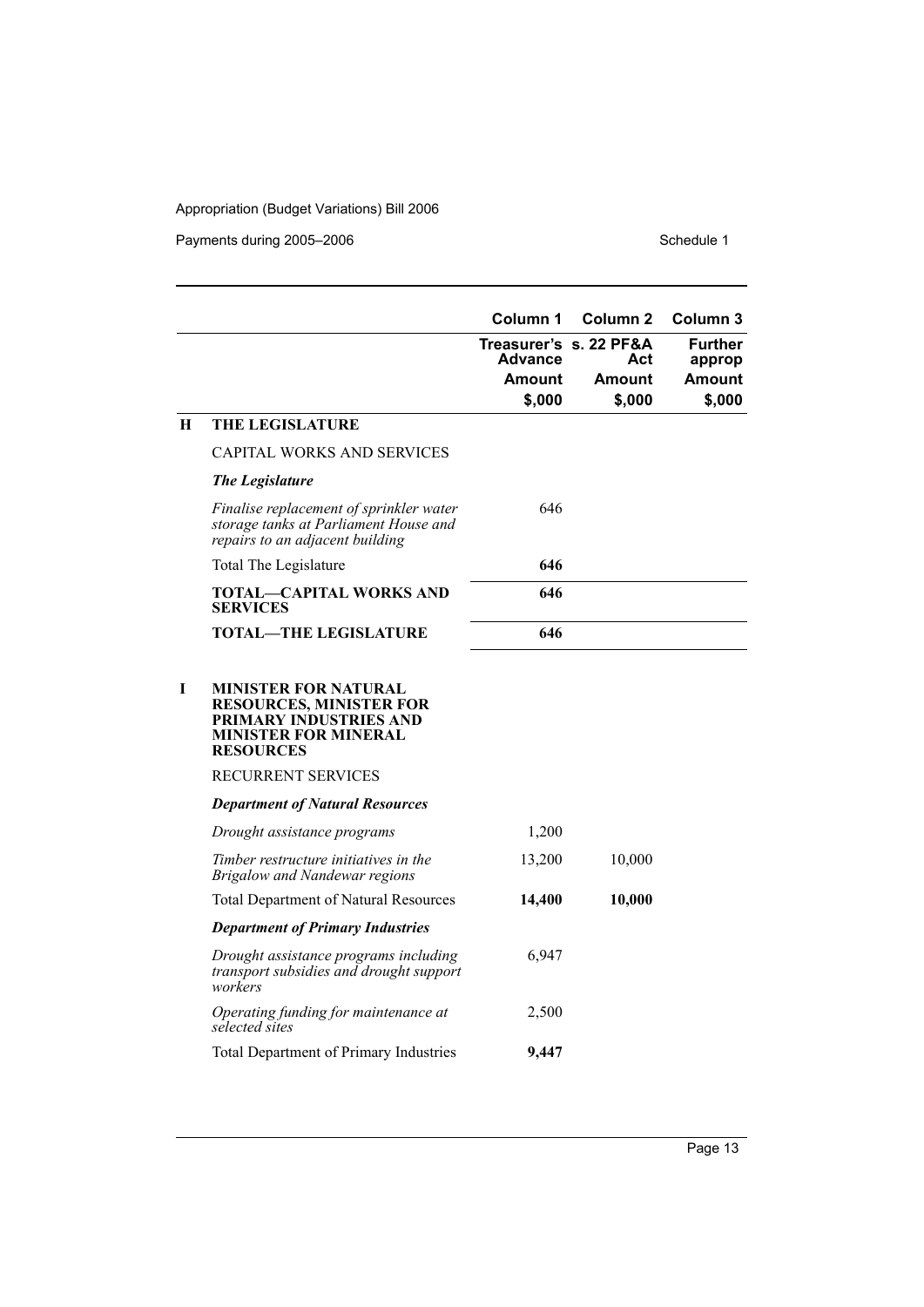Schedule 1 Payments during 2005–2006

|   |                                                                                                                                                                                                                     | Column 1<br><b>Advance</b><br><b>Amount</b> | Column <sub>2</sub><br>Treasurer's s. 22 PF&A<br>Act<br>Amount | Column 3<br><b>Further</b><br>approp<br>Amount |
|---|---------------------------------------------------------------------------------------------------------------------------------------------------------------------------------------------------------------------|---------------------------------------------|----------------------------------------------------------------|------------------------------------------------|
|   |                                                                                                                                                                                                                     | \$,000                                      | \$,000                                                         | \$,000                                         |
|   | <b>Rural Assistance Authority</b>                                                                                                                                                                                   |                                             |                                                                |                                                |
|   | Drought assistance program-NSW<br>contribution to the national Exceptional<br>Circumstances scheme                                                                                                                  | 6,053                                       | 10,237                                                         |                                                |
|   | <b>Total Rural Assistance Authority</b>                                                                                                                                                                             | 6,053                                       | 10,237                                                         |                                                |
|   | <b>TOTAL—RECURRENT SERVICES</b>                                                                                                                                                                                     | 29,900                                      | 20,237                                                         |                                                |
|   | <b>CAPITAL WORKS AND SERVICES</b>                                                                                                                                                                                   |                                             |                                                                |                                                |
|   | <b>Department of Natural Resources</b>                                                                                                                                                                              |                                             |                                                                |                                                |
|   | Information technology upgrades                                                                                                                                                                                     | 1,600                                       |                                                                |                                                |
|   | <b>Total Department of Natural Resources</b>                                                                                                                                                                        | 1,600                                       |                                                                |                                                |
|   | TOTAL—CAPITAL WORKS AND<br><b>SERVICES</b>                                                                                                                                                                          | 1,600                                       |                                                                |                                                |
|   | <b>TOTAL-MINISTER FOR</b><br>NATURAL RESOURCES,<br><b>MINISTER FOR PRIMARY</b><br><b>INDUSTRIES AND MINISTER FOR</b><br><b>MINERAL RESOURCES</b>                                                                    | 31,500                                      | 20,237                                                         |                                                |
| J | <b>MINISTER FOR PLANNING,</b><br><b>MINISTER FOR REDFERN</b><br><b>WATERLOO, MINISTER FOR</b><br><b>SCIENCE AND MEDICAL</b><br><b>RESEARCH AND MINISTER</b><br>ASSISTING THE MINISTER FOR<br><b>HEALTH (CANCER)</b> |                                             |                                                                |                                                |
|   | RECURRENT SERVICES                                                                                                                                                                                                  |                                             |                                                                |                                                |
|   | <b>Department of Planning</b>                                                                                                                                                                                       |                                             |                                                                |                                                |
|   | Metropolitan Rail Expansion Program-<br>development and preparatory studies                                                                                                                                         | 175                                         |                                                                |                                                |
|   | <b>Total Department of Planning</b>                                                                                                                                                                                 | 175                                         |                                                                |                                                |
|   | <b>TOTAL-RECURRENT SERVICES</b>                                                                                                                                                                                     | 175                                         |                                                                |                                                |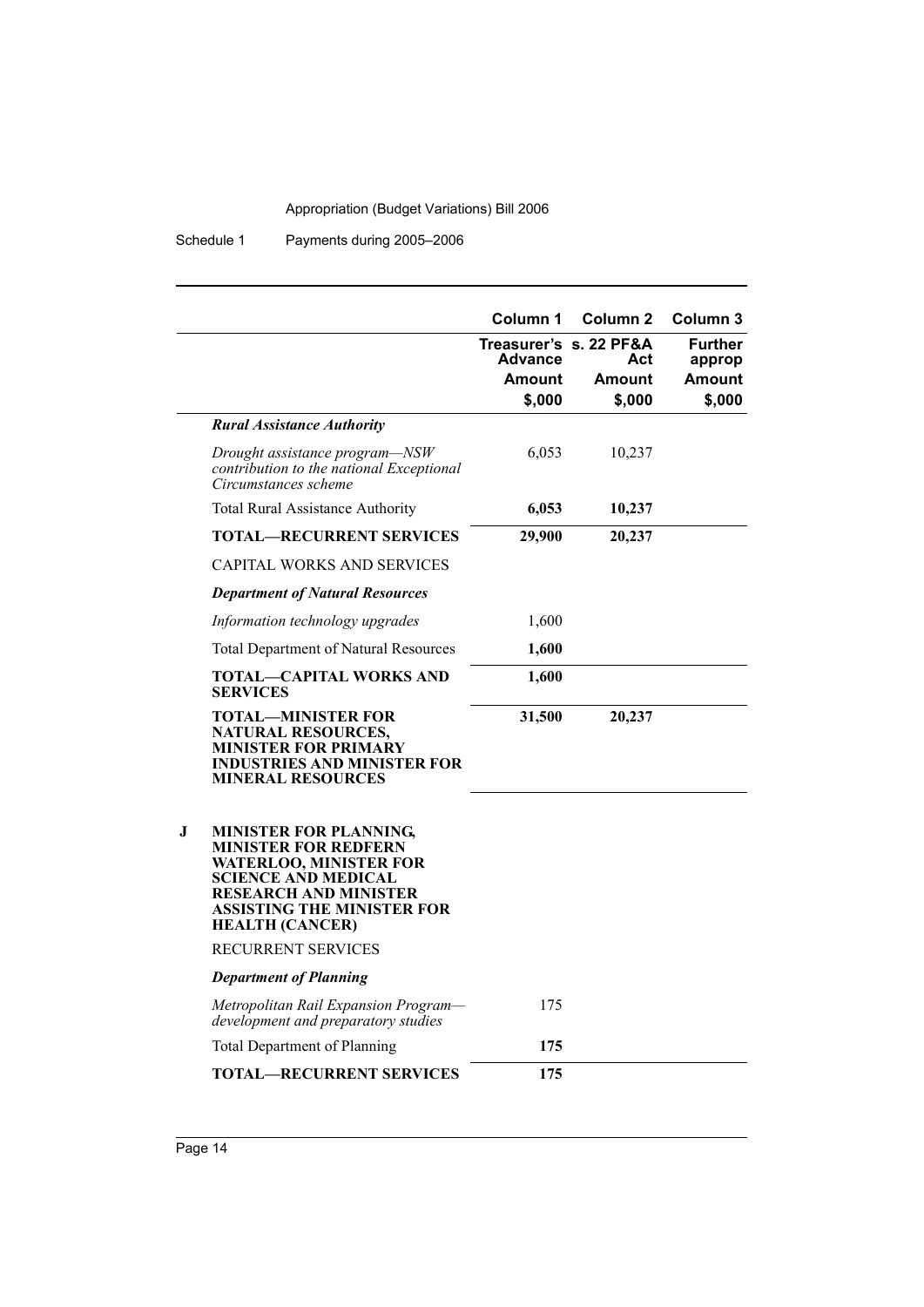Payments during 2005–2006 Schedule 1

|   |                                                                                                                                                                                                                       | Column 1                          | Column <sub>2</sub> | Column 3                 |
|---|-----------------------------------------------------------------------------------------------------------------------------------------------------------------------------------------------------------------------|-----------------------------------|---------------------|--------------------------|
|   |                                                                                                                                                                                                                       | Treasurer's s. 22 PF&A<br>Advance | Act                 | <b>Further</b><br>approp |
|   |                                                                                                                                                                                                                       | <b>Amount</b>                     | Amount              | Amount                   |
|   |                                                                                                                                                                                                                       | \$,000                            | \$,000              | \$,000                   |
|   | <b>TOTAL—MINISTER FOR</b><br>PLANNING, MINISTER FOR<br>REDFERN WATERLOO,<br><b>MINISTER FOR SCIENCE AND</b><br><b>MEDICAL RESEARCH AND</b><br><b>MINISTER ASSISTING THE</b><br><b>MINISTER FOR HEALTH</b><br>(CANCER) | 175                               |                     |                          |
| K | <b>MINISTER FOR POLICE</b>                                                                                                                                                                                            |                                   |                     |                          |
|   | <b>RECURRENT SERVICES</b>                                                                                                                                                                                             |                                   |                     |                          |
|   | <b>New South Wales Crime Commission</b>                                                                                                                                                                               |                                   |                     |                          |
|   | Additional witness protection costs                                                                                                                                                                                   | 100                               |                     |                          |
|   | <b>Total New South Wales Crime</b><br>Commission                                                                                                                                                                      | 100                               |                     |                          |
|   | <b>NSW Police</b>                                                                                                                                                                                                     |                                   |                     |                          |
|   | Continue activities of Taskforce Gain                                                                                                                                                                                 | 1,572                             |                     |                          |
|   | Operation Seta and Strike Force<br>Enoggera-saturation policing and<br>investigation of incidents at NSW<br>beaches                                                                                                   |                                   |                     | 8,000                    |
|   | Training costs for additional police<br>recruits                                                                                                                                                                      |                                   |                     | 10,600                   |
|   | Increased confiscation activities flowing<br>from amendments to the Confiscation of<br>Proceeds of Crime Act 1989                                                                                                     | 252                               |                     |                          |
|   | NSW share of national<br>telecommunication interception costs                                                                                                                                                         | 231                               |                     |                          |
|   | <b>Total NSW Police</b>                                                                                                                                                                                               | 2,055                             |                     | 18,600                   |
|   | <b>TOTAL-RECURRENT SERVICES</b>                                                                                                                                                                                       | 2,155                             |                     | 18,600                   |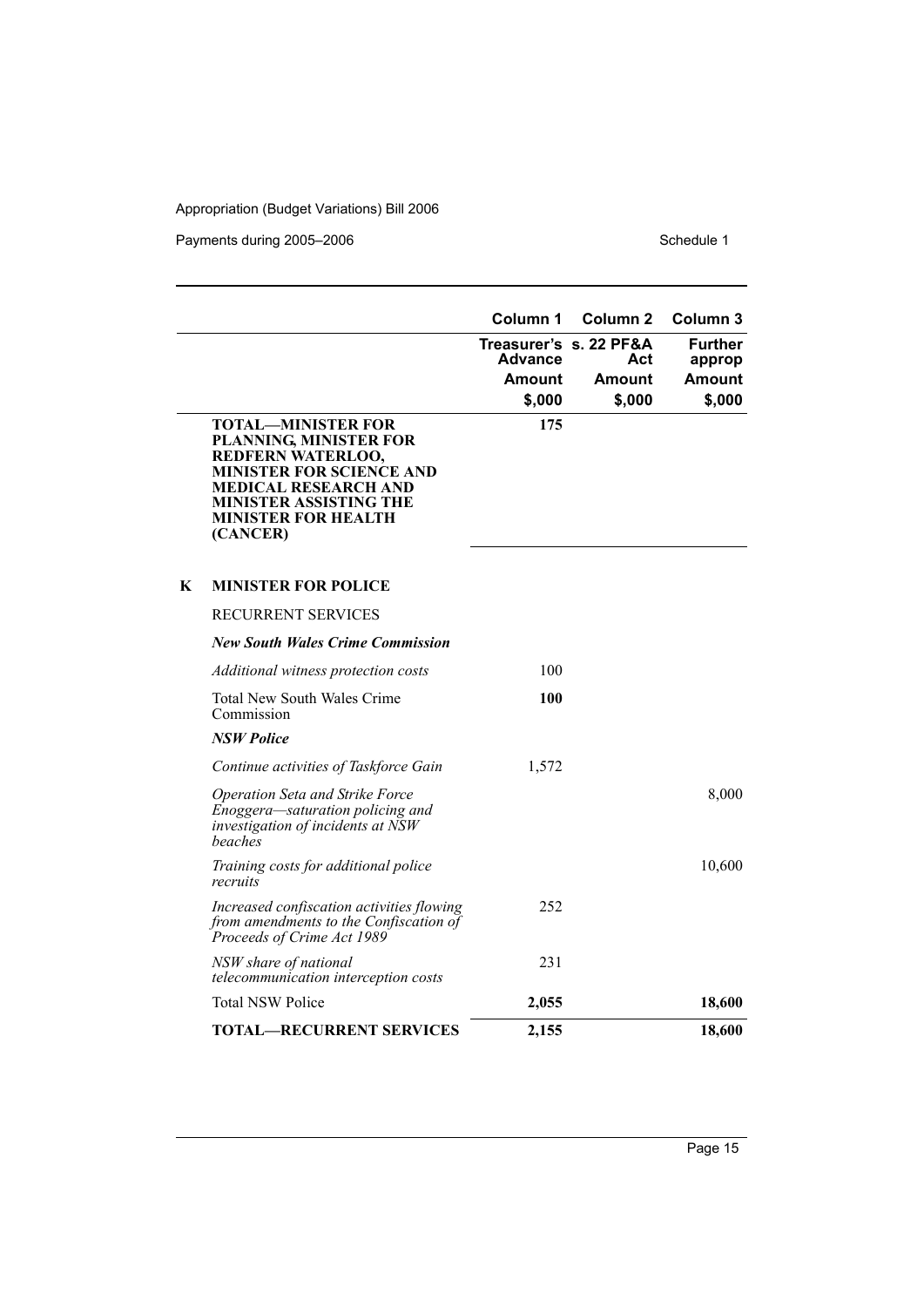Schedule 1 Payments during 2005–2006

|                                                                                                                   | Column 1       | Column <sub>2</sub>           | Column <sub>3</sub>      |
|-------------------------------------------------------------------------------------------------------------------|----------------|-------------------------------|--------------------------|
|                                                                                                                   | <b>Advance</b> | Treasurer's s. 22 PF&A<br>Act | <b>Further</b><br>approp |
|                                                                                                                   | Amount         | Amount                        | Amount                   |
|                                                                                                                   | \$,000         | \$,000                        | \$,000                   |
| <b>CAPITAL WORKS AND SERVICES</b>                                                                                 |                |                               |                          |
| <b>NSW Police</b>                                                                                                 |                |                               |                          |
| Enhancements to NSW Police's payroll<br>system                                                                    | 58             |                               |                          |
| Increased confiscation activities flowing<br>from amendments to the Confiscation of<br>Proceeds of Crime Act 1989 | 74             |                               |                          |
| COPS2—ongoing information<br><i>technology projects</i>                                                           | 16,155         |                               |                          |
| <b>Total NSW Police</b>                                                                                           | 16,287         |                               |                          |
| <b>Police Integrity Commission</b>                                                                                |                |                               |                          |
| Replacement of leased Police Oversight<br>Data Store Storage Area Network                                         | 950            |                               |                          |
| <b>Total Police Integrity Commission</b>                                                                          | 950            |                               |                          |
| <b>TOTAL-CAPITAL WORKS AND</b><br><b>SERVICES</b>                                                                 | 17,237         |                               |                          |
| TOTAL—MINISTER FOR POLICE                                                                                         | 19,392         |                               | 18,600                   |

#### **L PREMIER, MINISTER FOR STATE DEVELOPMENT AND MINISTER FOR CITIZENSHIP**

RECURRENT SERVICES

#### *The Cabinet Office*

| Finalise development and<br>implementation of a recycled water plan | 521 |
|---------------------------------------------------------------------|-----|
| Total The Cabinet Office                                            | 521 |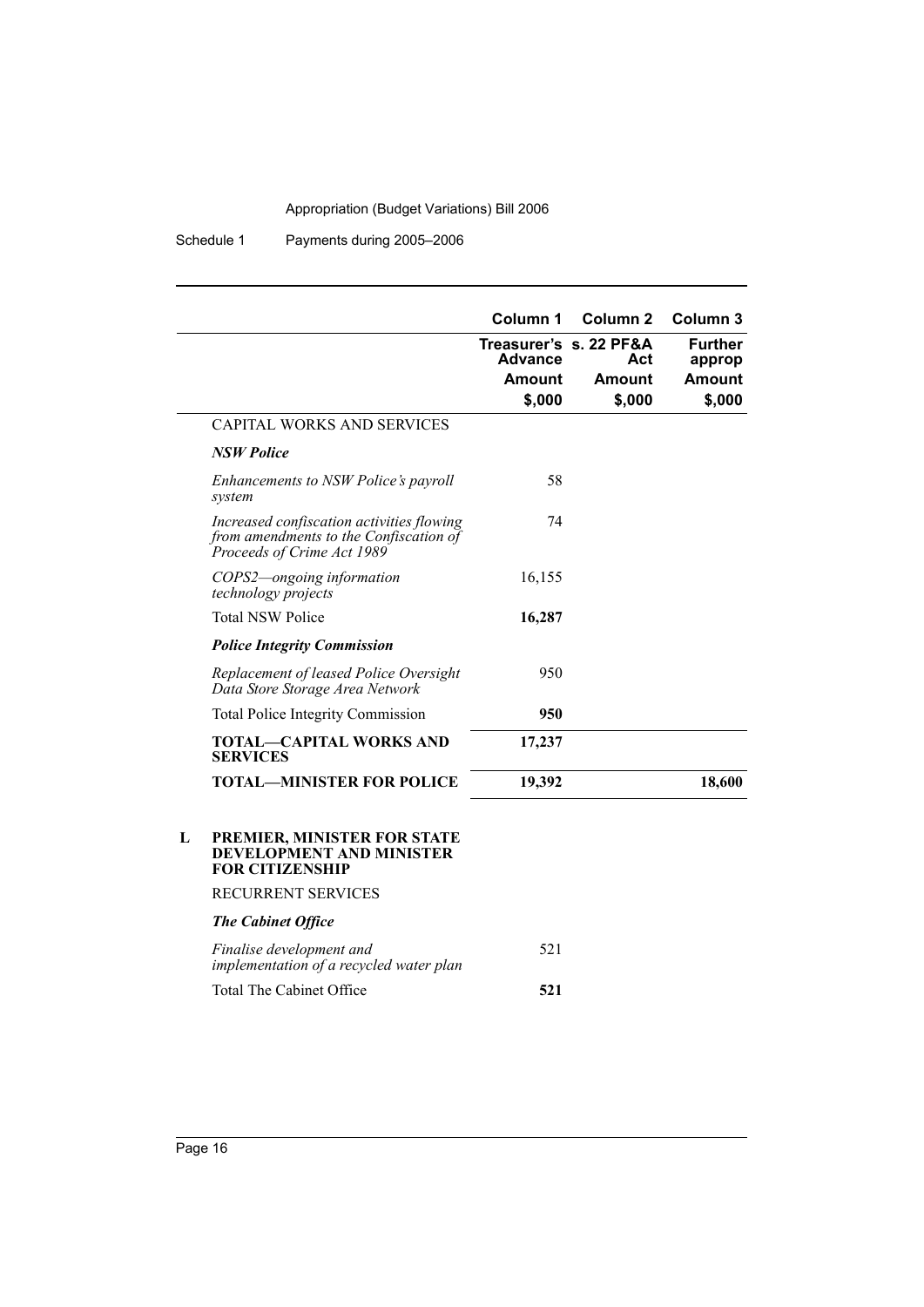Payments during 2005–2006 Schedule 1

|                                                                                                                                | Column 1                                 | Column 2 | Column 3                 |
|--------------------------------------------------------------------------------------------------------------------------------|------------------------------------------|----------|--------------------------|
|                                                                                                                                | Treasurer's s. 22 PF&A<br><b>Advance</b> | Act      | <b>Further</b><br>approp |
|                                                                                                                                | Amount                                   | Amount   | <b>Amount</b>            |
|                                                                                                                                | \$,000                                   | \$,000   | \$,000                   |
| <b>Community Relations Commission</b>                                                                                          |                                          |          |                          |
| Salary adjustment for translators as per<br>Industrial Relations Commission ruling                                             | 819                                      |          |                          |
| <b>Total Community Relations Commission</b>                                                                                    | 819                                      |          |                          |
| <b>Department of State and Regional</b><br><b>Development</b>                                                                  |                                          |          |                          |
| Synchroton project contribution                                                                                                | 500                                      |          |                          |
| Total Department of State and Regional<br>Development                                                                          | 500                                      |          |                          |
| <b>Ombudsman's Office</b>                                                                                                      |                                          |          |                          |
| Oversight and review of amendment to<br>Terrorism Legislation                                                                  | 151                                      |          |                          |
| Oversight and review of new police<br>powers under the Law Enforcement<br>Legislation Amendment (Public Safety)<br>Act 2005    | 224                                      |          |                          |
| Total Ombudsman's Office                                                                                                       | 375                                      |          |                          |
| <b>Premier's Department</b>                                                                                                    |                                          |          |                          |
| <b>ANZAC Memorial Building</b><br><b>Conservation Management Plan</b>                                                          | 290                                      |          |                          |
| Contribution towards the provision of<br>power lines to allow the development of<br>a mineral sands mine in far western<br>NSW | 1,705                                    |          |                          |
| Coordination of the Queen's Baton Relay<br>in NSW                                                                              | 350                                      |          |                          |
| Expenses associated with transition of<br>administration                                                                       | 512                                      |          |                          |
| Establish World Youth Day secretariat                                                                                          | 460                                      |          |                          |
| <b>NSW State Coordination Centre funding</b>                                                                                   | 346                                      |          |                          |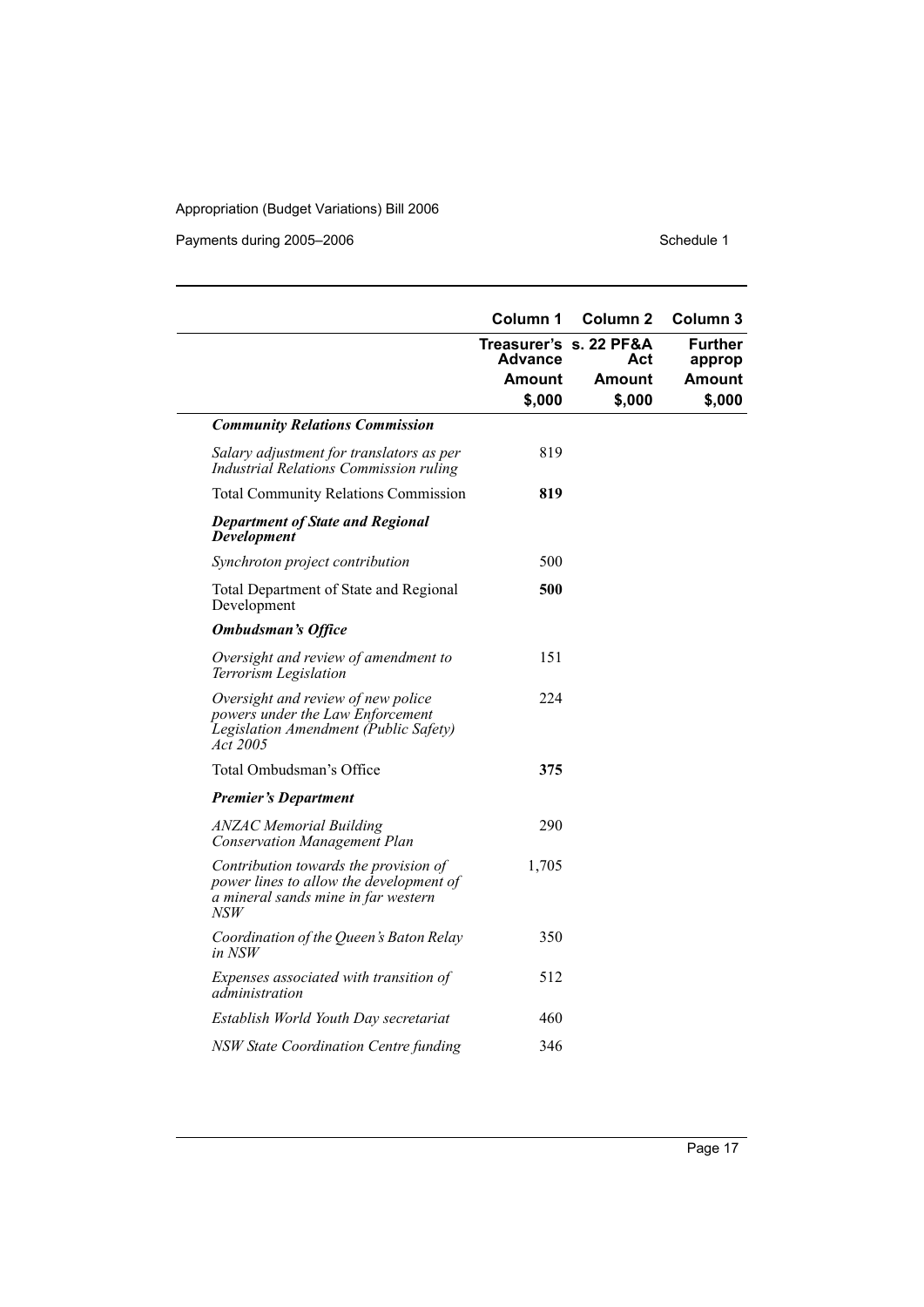#### Schedule 1 Payments during 2005–2006

|                                                                                                                                           | Column 1       | <b>Column 2</b>               | Column 3                 |
|-------------------------------------------------------------------------------------------------------------------------------------------|----------------|-------------------------------|--------------------------|
|                                                                                                                                           | <b>Advance</b> | Treasurer's s. 22 PF&A<br>Act | <b>Further</b><br>approp |
|                                                                                                                                           | Amount         | Amount                        | Amount                   |
|                                                                                                                                           | \$,000         | \$,000                        | \$,000                   |
| Obtaining expert advice in relation to<br>negotiations with James Hardie Group<br>to ensure funding is provided for<br>asbestos claimants | 4,000          |                               |                          |
| Total Premier's Department                                                                                                                | 7,663          |                               |                          |
| <b>State Electoral Office</b>                                                                                                             |                |                               |                          |
| <b>By-Elections</b>                                                                                                                       | 501            |                               |                          |
| Relocate office to new premises to<br>accommodate additional staff                                                                        | 236            |                               |                          |
| <b>Total State Electoral Office</b>                                                                                                       | 737            |                               |                          |
| <b>TOTAL—RECURRENT SERVICES</b>                                                                                                           | 10,615         |                               |                          |
| <b>CAPITAL WORKS AND SERVICES</b>                                                                                                         |                |                               |                          |
| <b>Ombudsman's Office</b>                                                                                                                 |                |                               |                          |
| Oversight and review of amendment to<br>Terrorism Legislation                                                                             | 17             |                               |                          |
| Oversight and review of new police<br>powers under the Law Enforcement<br>Legislation Amendment (Public Safety)<br>Act 2005               | 10             |                               |                          |
| Total Ombudsman's Office                                                                                                                  | 27             |                               |                          |
| <b>Premier's Department</b>                                                                                                               |                |                               |                          |
| Expenses associated with transition of<br>administration                                                                                  | 100            |                               |                          |
| Establish World Youth Day secretariat                                                                                                     | 100            |                               |                          |
| Office accommodation for the Inspector<br>of the Independent Commission Against<br>Corruption                                             | 162            |                               |                          |
| Total Premier's Department                                                                                                                | 362            |                               |                          |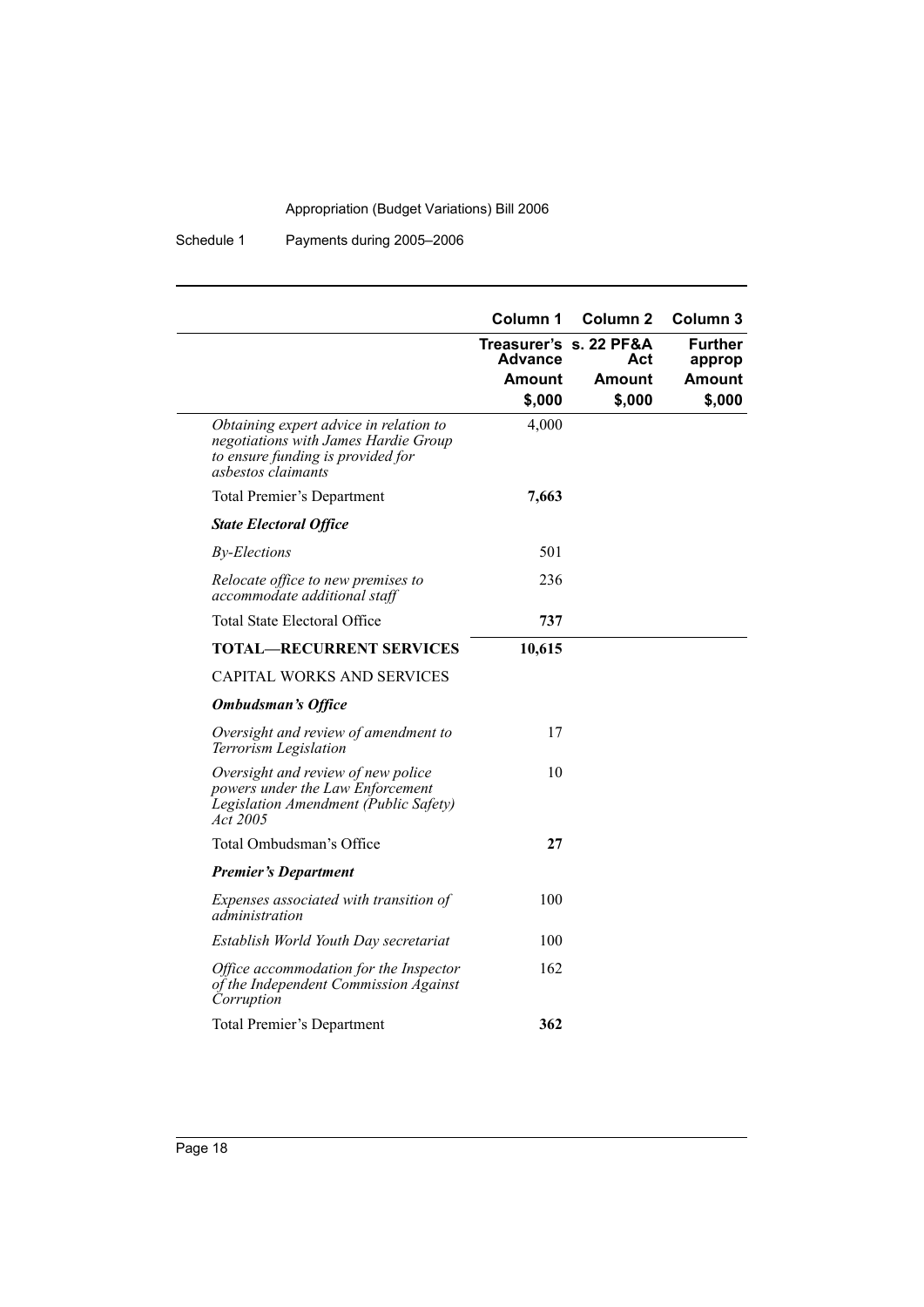Payments during 2005–2006 Schedule 1

|   |                                                                                                                     | Column 1                          | Column <sub>2</sub>     | Column 3                 |
|---|---------------------------------------------------------------------------------------------------------------------|-----------------------------------|-------------------------|--------------------------|
|   |                                                                                                                     | Treasurer's s. 22 PF&A<br>Advance | Act                     | <b>Further</b><br>approp |
|   |                                                                                                                     | Amount<br>\$,000                  | <b>Amount</b><br>\$,000 | <b>Amount</b><br>\$,000  |
|   | <b>State Electoral Office</b>                                                                                       |                                   |                         |                          |
|   | Relocate office to new premises to<br>accommodate additional staff                                                  | 1,708                             |                         |                          |
|   | <b>Total State Electoral Office</b>                                                                                 | 1,708                             |                         |                          |
|   | <b>TOTAL-CAPITAL WORKS AND</b><br><b>SERVICES</b>                                                                   | 2,097                             |                         |                          |
|   | <b>TOTAL-PREMIER, MINISTER</b><br>FOR STATE DEVELOPMENT AND<br><b>MINISTER FOR CITIZENSHIP</b>                      | 12,712                            |                         |                          |
| M | <b>TREASURER, MINISTER FOR</b><br><b>INFRASTRUCTURE AND</b><br>MINISTER FOR THE HUNTER                              |                                   |                         |                          |
|   | RECURRENT SERVICES                                                                                                  |                                   |                         |                          |
|   | <b>Treasury</b>                                                                                                     |                                   |                         |                          |
|   | First Home Owner Grant Scheme—<br>additional funding to meet a higher than<br>expected number of grant applications |                                   |                         | 17,000                   |
|   | <b>Total Treasury</b>                                                                                               |                                   |                         | 17,000                   |
|   | <b>Crown Finance Entity</b>                                                                                         |                                   |                         |                          |
|   | Contribution to reduce defined benefits<br>superannuation liabilities for budget<br>sector employees                |                                   |                         | 1,000,000                |
|   | Parramatta Justice Precinct                                                                                         | 17,864                            |                         |                          |
|   | <b>Total Crown Finance Entity</b>                                                                                   | 17,864                            |                         | 1,000,000                |
|   | <b>TOTAL-RECURRENT SERVICES</b>                                                                                     | 17,864                            |                         | 1,017,000                |
|   | <b>TOTAL-TREASURER, MINISTER</b><br>FOR INFRASTRUCTURE AND<br><b>MINISTER FOR THE HUNTER</b>                        | 17,864                            |                         | 1,017,000                |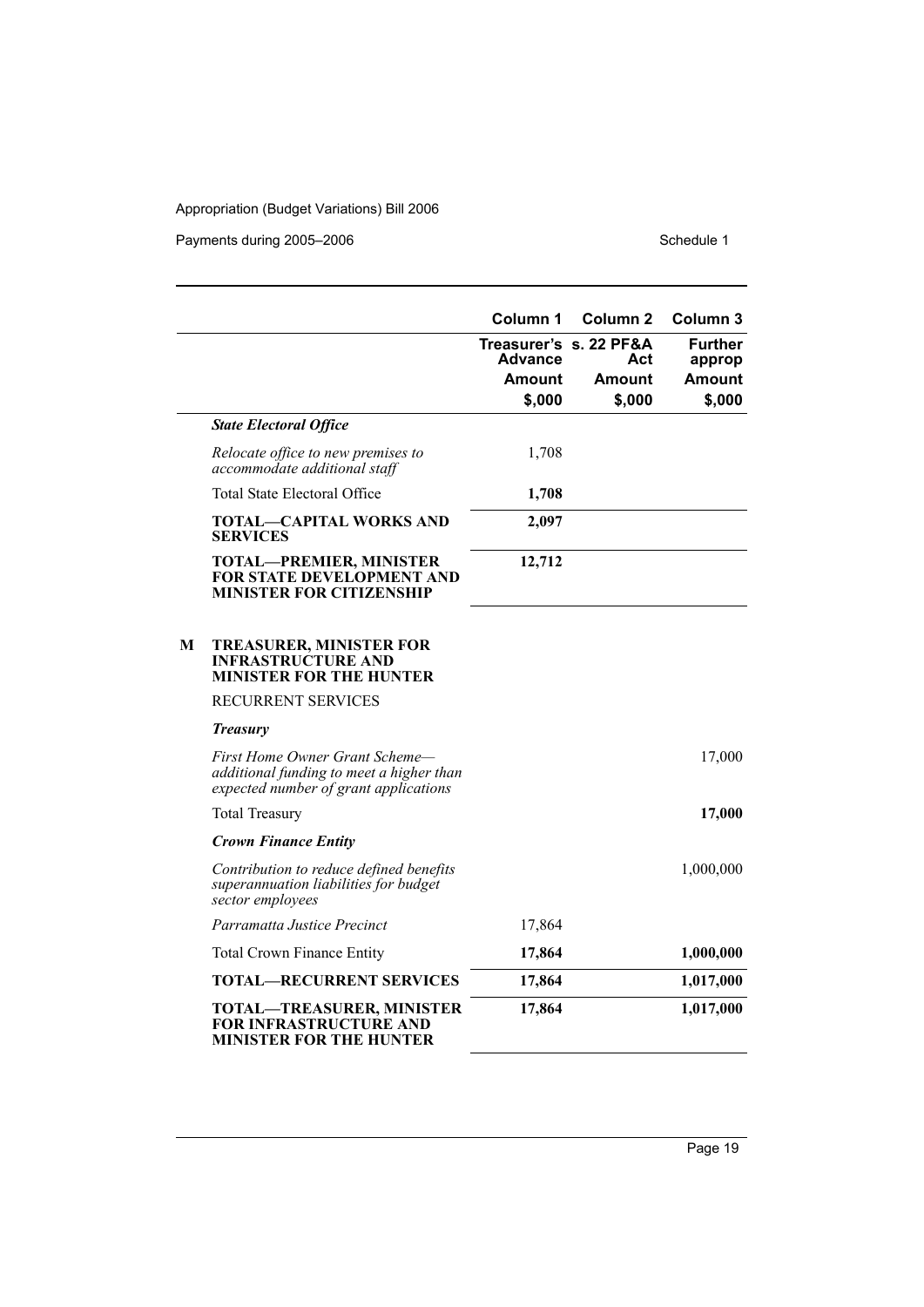Schedule 1 Payments during 2005–2006

|                                                                     | Column 1                          | Column 2 | Column 3                 |
|---------------------------------------------------------------------|-----------------------------------|----------|--------------------------|
|                                                                     | Treasurer's s. 22 PF&A<br>Advance | Act      | <b>Further</b><br>approp |
|                                                                     | Amount                            | Amount   | Amount                   |
|                                                                     | \$,000                            | \$,000   | \$,000                   |
| <b>TREASURER'S ADVANCE FOR</b><br><b>RECURRENT SERVICES</b>         | 164,317                           |          |                          |
| <b>TREASURER'S ADVANCE FOR</b><br><b>CAPITAL WORKS AND SERVICES</b> | 42,018                            |          |                          |
| <b>TOTAL—TREASURER'S</b><br><b>ADVANCE</b>                          | 206,335                           |          |                          |
| <b>SECTION 22 FOR RECURRENT</b><br><b>SERVICES</b>                  |                                   | 20,237   |                          |
| <b>TOTAL—SECTION 22</b>                                             |                                   | 20,237   |                          |
| <b>ADDITIONAL APPROPRIATIONS</b><br><b>FOR RECURRENT SERVICES</b>   |                                   |          | 1,052,033                |
| TOTAL—ADDITIONAL<br><b>APPROPRIATIONS</b>                           |                                   |          | 1,052,033                |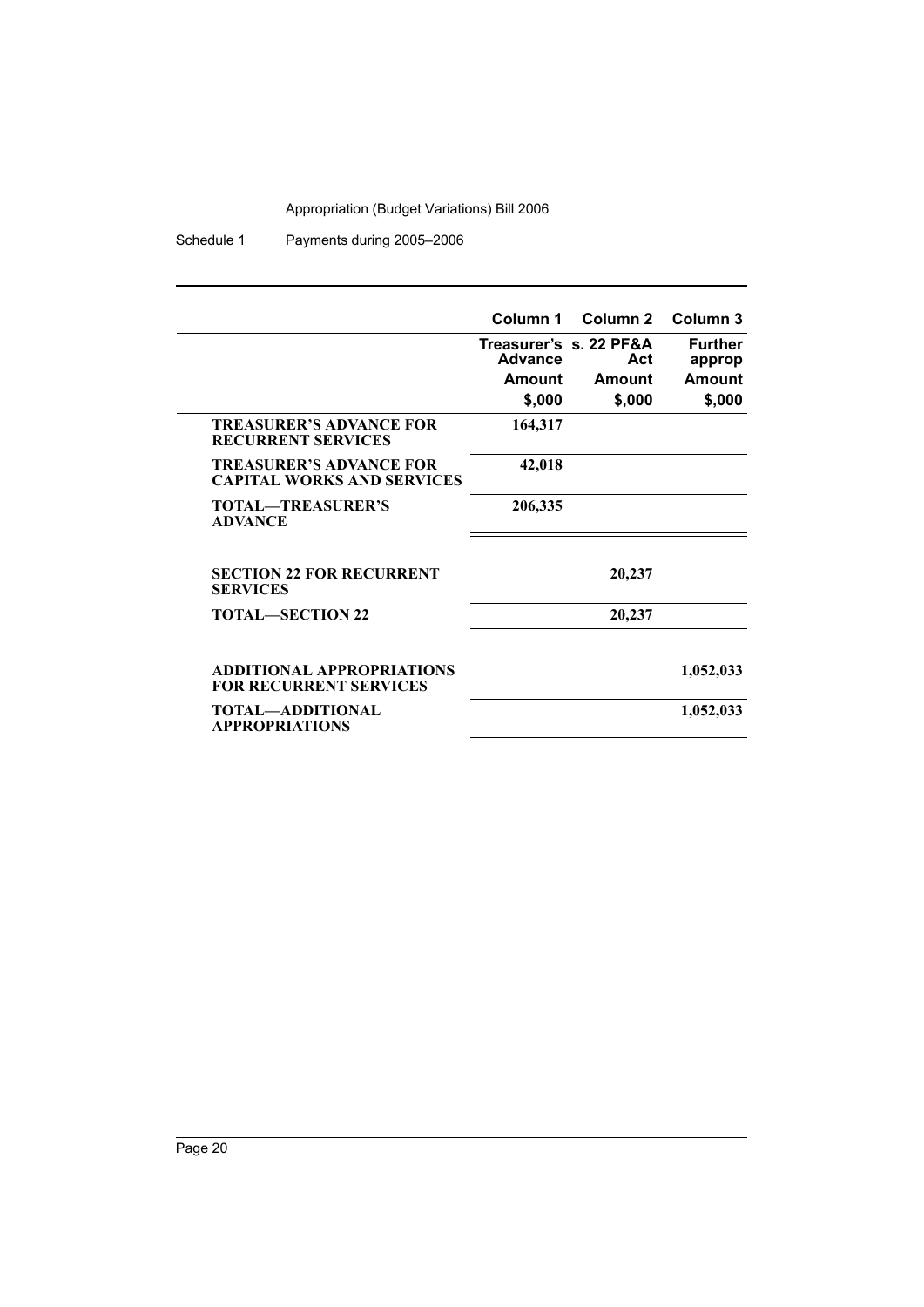Payments during 2004–2005 Schedule 2

# **Schedule 2 Payments during 2004–2005**

(Sections 6 and 7)

|              |                                                                                                                                          | Column 1                                 | Column <sub>2</sub> |
|--------------|------------------------------------------------------------------------------------------------------------------------------------------|------------------------------------------|---------------------|
|              |                                                                                                                                          | Treasurer's s. 22 PF&A<br><b>Advance</b> | Act                 |
|              |                                                                                                                                          | <b>Amount</b><br>\$,000                  | Amount<br>\$,000    |
| $\mathbf{A}$ | <b>ATTORNEY GENERAL AND MINISTER FOR</b><br><b>THE ENVIRONMENT</b>                                                                       |                                          |                     |
|              | <b>RECURRENT SERVICES</b>                                                                                                                |                                          |                     |
|              | <b>Attorney General's Department</b>                                                                                                     |                                          |                     |
|              | Determination of the Statutory and Other Offices<br>Remuneration Tribunal and payroll tax payments for<br>arbitrators and cost assessors | 1,232                                    |                     |
|              | Office of the Public Guardian salary award                                                                                               | 92                                       |                     |
|              | <b>Total Attorney General's Department</b>                                                                                               | 1,324                                    |                     |
|              | <b>Judicial Commission of New South Wales</b>                                                                                            |                                          |                     |
|              | <b>Conduct Division Inquiry</b>                                                                                                          | 7                                        |                     |
|              | Total Judicial Commission of New South Wales                                                                                             | 7                                        |                     |
|              | <b>Office of the Director of Public Prosecutions</b>                                                                                     |                                          |                     |
|              | Implementation of the criminal cases processing<br>reforms                                                                               | 1,697                                    |                     |
|              | Total Office of the Director of Public Prosecutions                                                                                      | 1,697                                    |                     |
|              | <b>TOTAL—RECURRENT SERVICES</b>                                                                                                          | 3,028                                    |                     |
|              | <b>CAPITAL WORKS AND SERVICES</b>                                                                                                        |                                          |                     |
|              | <b>Department of Environment and Conservation</b>                                                                                        |                                          |                     |
|              | Contribution towards the purchase of Yanga Station in<br>south-western NSW                                                               | 2,095                                    |                     |
|              | Total Department of Environment and Conservation                                                                                         | 2,095                                    |                     |
|              | <b>TOTAL—CAPITAL WORKS AND SERVICES</b>                                                                                                  | 2,095                                    |                     |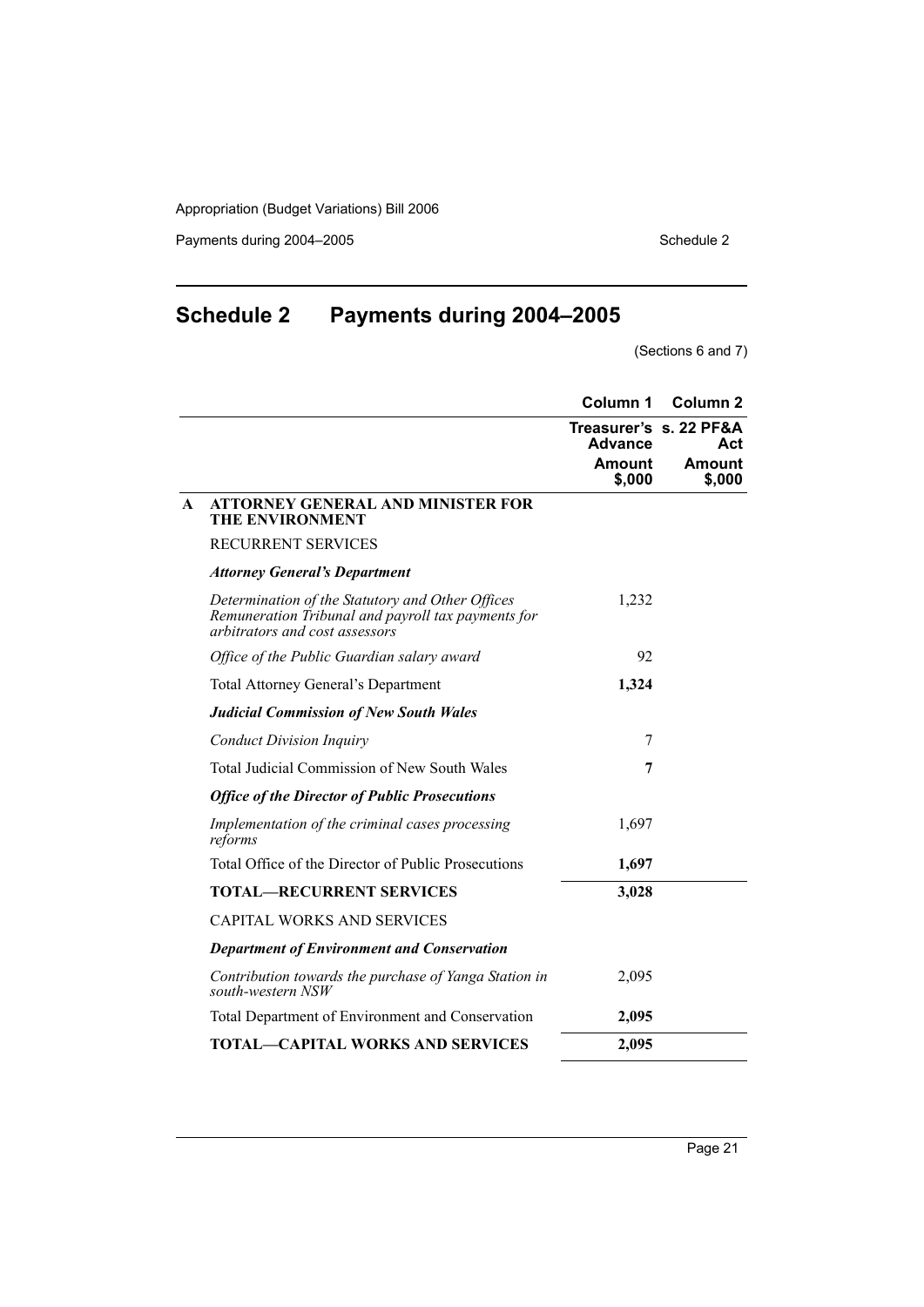Schedule 2 Payments during 2004–2005

|   |                                                                                                                                                   | Column 1<br><b>Advance</b><br><b>Amount</b><br>\$,000 | Column <sub>2</sub><br>Treasurer's s. 22 PF&A<br>Act<br>Amount<br>\$,000 |
|---|---------------------------------------------------------------------------------------------------------------------------------------------------|-------------------------------------------------------|--------------------------------------------------------------------------|
|   | <b>TOTAL-ATTORNEY GENERAL AND</b><br><b>MINISTER FOR THE ENVIRONMENT</b>                                                                          | 5,123                                                 |                                                                          |
| B | MINISTER FOR COMMUNITY SERVICES,<br><b>MINISTER FOR AGEING, MINISTER FOR</b><br><b>DISABILITY SERVICES AND MINISTER FOR</b><br>YOUTH              |                                                       |                                                                          |
|   | <b>RECURRENT SERVICES</b>                                                                                                                         |                                                       |                                                                          |
|   | <b>Department of Community Services</b>                                                                                                           |                                                       |                                                                          |
|   | Businesslink projects brought forward from 2005-06                                                                                                | 5,571                                                 |                                                                          |
|   | <b>Total Department of Community Services</b>                                                                                                     | 5,571                                                 |                                                                          |
|   | <b>TOTAL-RECURRENT SERVICES</b>                                                                                                                   | 5,571                                                 |                                                                          |
|   | <b>TOTAL—MINISTER FOR COMMUNITY</b><br>SERVICES, MINISTER FOR AGEING,<br><b>MINISTER FOR DISABILITY SERVICES AND</b><br><b>MINISTER FOR YOUTH</b> | 5,571                                                 |                                                                          |
| C | <b>MINISTER FOR EDUCATION AND TRAINING</b><br>AND MINISTER FOR ABORIGINAL AFFAIRS<br>RECURRENT SERVICES                                           |                                                       |                                                                          |
|   | <b>Department of Education and Training</b>                                                                                                       |                                                       |                                                                          |
|   | Higher contract cleaning costs                                                                                                                    | 8,400                                                 |                                                                          |
|   | <i>Executive teacher salary increases</i>                                                                                                         | 6,151                                                 |                                                                          |
|   | Total Department of Education and Training                                                                                                        | 14,551                                                |                                                                          |
|   | <b>TOTAL—RECURRENT SERVICES</b>                                                                                                                   | 14,551                                                |                                                                          |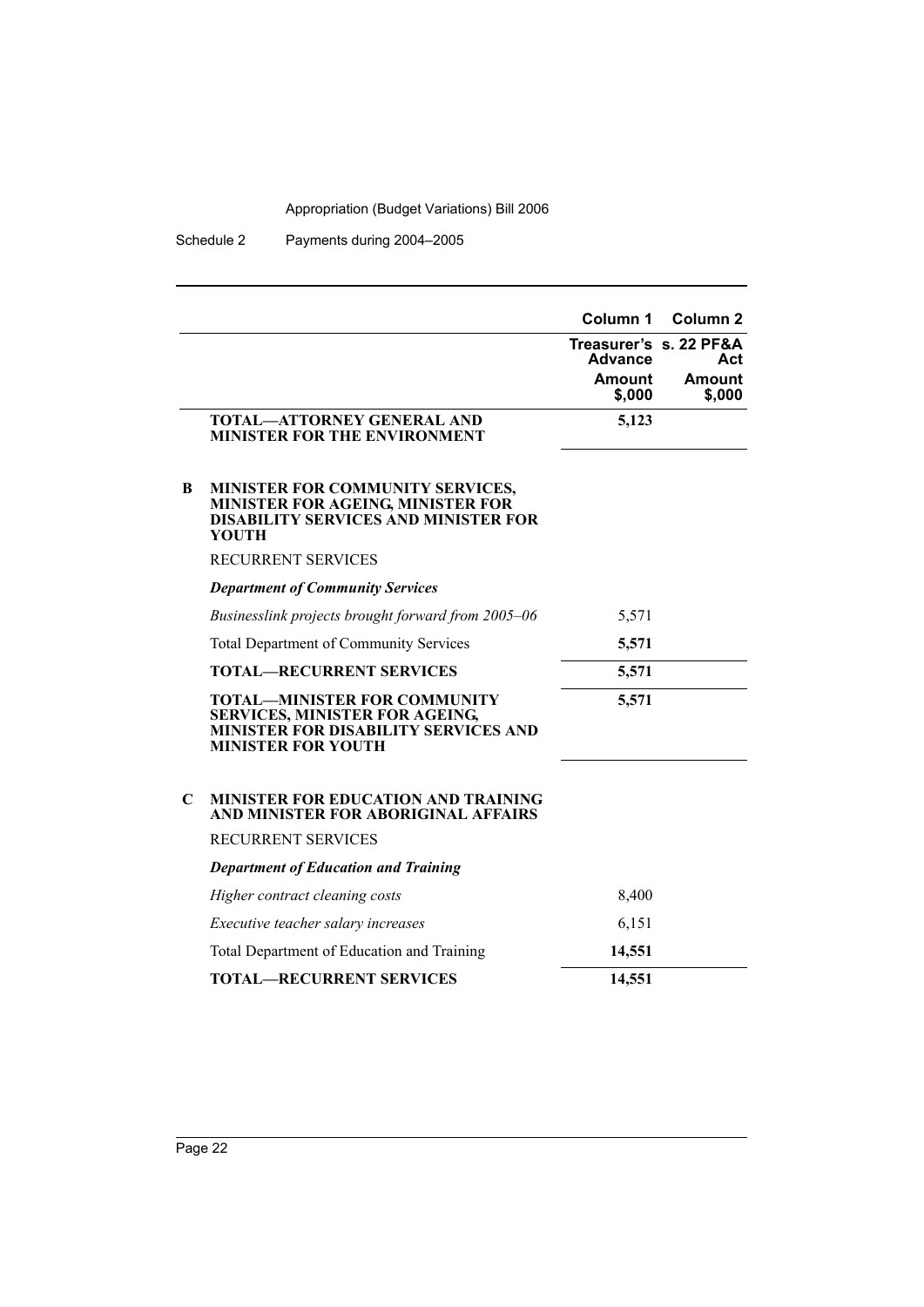Payments during 2004–2005 Schedule 2

|   |                                                                                                                  | Column 1                | Column <sub>2</sub>           |
|---|------------------------------------------------------------------------------------------------------------------|-------------------------|-------------------------------|
|   |                                                                                                                  | <b>Advance</b>          | Treasurer's s. 22 PF&A<br>Act |
|   |                                                                                                                  | <b>Amount</b><br>\$,000 | Amount<br>\$,000              |
|   | <b>CAPITAL WORKS AND SERVICES</b>                                                                                |                         |                               |
|   | <b>Department of Aboriginal Affairs</b>                                                                          |                         |                               |
|   | Restructure of the organisation following a<br>performance review                                                | 230                     |                               |
|   | Total Department of Aboriginal Affairs                                                                           | 230                     |                               |
|   | <b>TOTAL—CAPITAL WORKS AND SERVICES</b>                                                                          | 230                     |                               |
|   | <b>TOTAL-MINISTER FOR EDUCATION AND</b><br><b>TRAINING AND MINISTER FOR ABORIGINAL</b><br><b>AFFAIRS</b>         | 14,781                  |                               |
| D | <b>MINISTER FOR ENERGY AND UTILITIES AND</b><br><b>MINISTER FOR SCIENCE AND MEDICAL</b><br><b>RESEARCH</b>       |                         |                               |
|   | RECURRENT SERVICES                                                                                               |                         |                               |
|   | <b>Department of Energy, Utilities and Sustainability</b>                                                        |                         |                               |
|   | Review of the Industry Structure for Water and<br>Wastewater Services in the Greater Sydney<br>Metropolitan Area | 250                     |                               |
|   | Total Department of Energy, Utilities and Sustainability                                                         | 250                     |                               |
|   | <b>Ministry for Science and Medical Research</b>                                                                 |                         |                               |
|   | Settlement costs concerning the termination of a<br>sublease at the Australian Technology Park                   | 1,250                   |                               |
|   | Total Ministry for Science and Medical Research                                                                  | 1,250                   |                               |
|   | <b>TOTAL-RECURRENT SERVICES</b>                                                                                  | 1,500                   |                               |
|   | <b>TOTAL-MINISTER FOR ENERGY AND</b><br>UTILITIES AND MINISTER FOR SCIENCE AND<br><b>MEDICAL RESEARCH</b>        | 1,500                   |                               |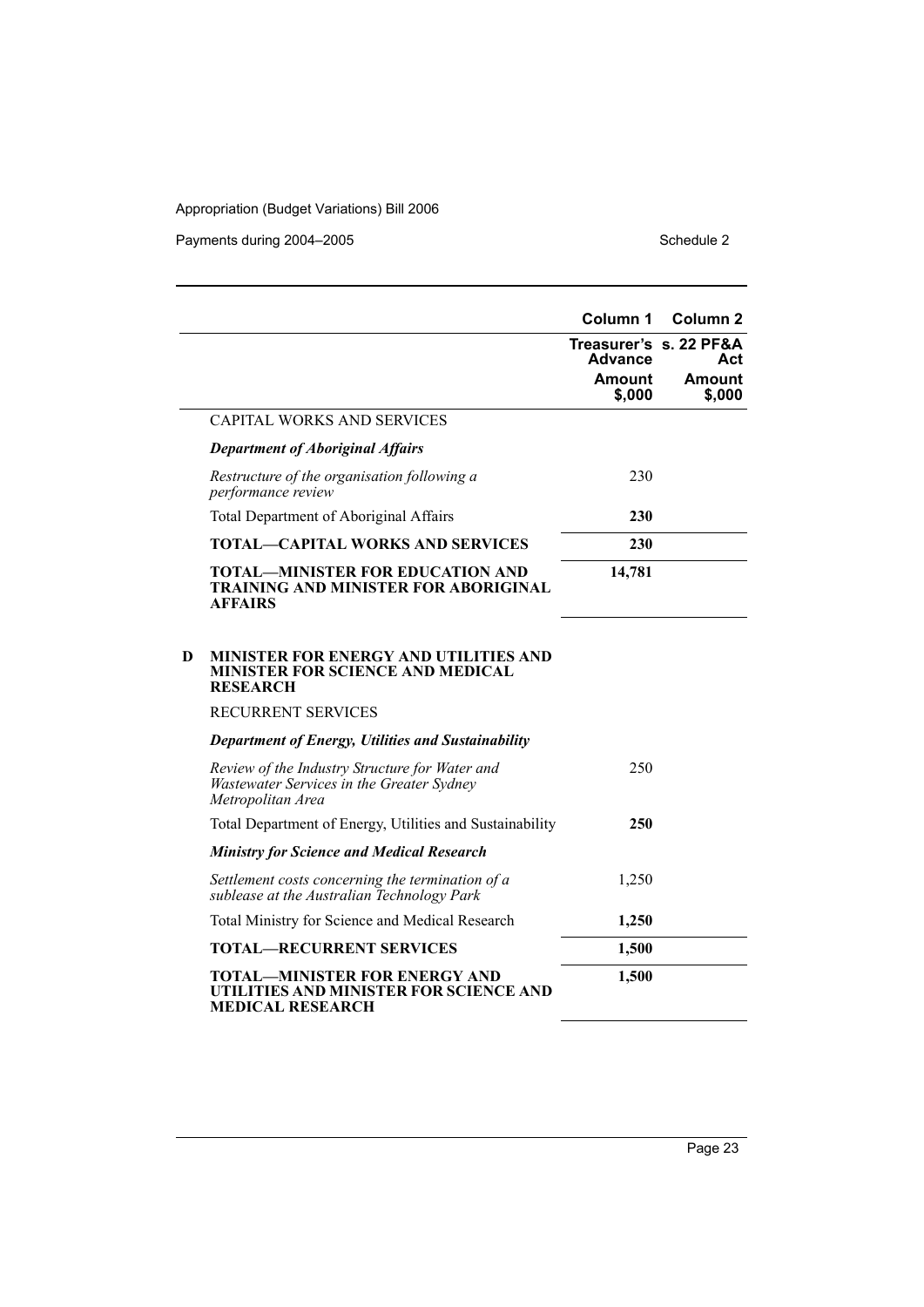Schedule 2 Payments during 2004–2005

| Treasurer's s. 22 PF&A<br>Advance<br>Act<br>Amount<br>Amount<br>\$,000<br>\$,000<br>E<br><b>MINISTER FOR JUSTICE</b><br><b>RECURRENT SERVICES</b><br><b>Department of Corrective Services</b><br>Growth in inmate numbers and other costs<br>14,600<br>741<br>Teachers award increase to educational officers in<br>correctional centres<br><b>Total Department of Corrective Services</b><br>15,341<br><b>TOTAL—RECURRENT SERVICES</b><br>15,341<br><b>TOTAL—MINISTER FOR JUSTICE</b><br>15,341<br><b>THE LEGISLATURE</b><br>F<br><b>RECURRENT SERVICES</b><br><b>The Legislature</b><br>1,565<br>Shortfall in funding for Members' entitlements,<br>electorate office rent increases and separation of<br>employment expenses for Members' staff<br>Total The Legislature<br>1,565<br><b>TOTAL—RECURRENT SERVICES</b><br>1,565<br><b>TOTAL—THE LEGISLATURE</b><br>1,565 |  |          |                     |
|---------------------------------------------------------------------------------------------------------------------------------------------------------------------------------------------------------------------------------------------------------------------------------------------------------------------------------------------------------------------------------------------------------------------------------------------------------------------------------------------------------------------------------------------------------------------------------------------------------------------------------------------------------------------------------------------------------------------------------------------------------------------------------------------------------------------------------------------------------------------------|--|----------|---------------------|
|                                                                                                                                                                                                                                                                                                                                                                                                                                                                                                                                                                                                                                                                                                                                                                                                                                                                           |  | Column 1 | Column <sub>2</sub> |
|                                                                                                                                                                                                                                                                                                                                                                                                                                                                                                                                                                                                                                                                                                                                                                                                                                                                           |  |          |                     |
|                                                                                                                                                                                                                                                                                                                                                                                                                                                                                                                                                                                                                                                                                                                                                                                                                                                                           |  |          |                     |
|                                                                                                                                                                                                                                                                                                                                                                                                                                                                                                                                                                                                                                                                                                                                                                                                                                                                           |  |          |                     |
|                                                                                                                                                                                                                                                                                                                                                                                                                                                                                                                                                                                                                                                                                                                                                                                                                                                                           |  |          |                     |
|                                                                                                                                                                                                                                                                                                                                                                                                                                                                                                                                                                                                                                                                                                                                                                                                                                                                           |  |          |                     |
|                                                                                                                                                                                                                                                                                                                                                                                                                                                                                                                                                                                                                                                                                                                                                                                                                                                                           |  |          |                     |
|                                                                                                                                                                                                                                                                                                                                                                                                                                                                                                                                                                                                                                                                                                                                                                                                                                                                           |  |          |                     |
|                                                                                                                                                                                                                                                                                                                                                                                                                                                                                                                                                                                                                                                                                                                                                                                                                                                                           |  |          |                     |
|                                                                                                                                                                                                                                                                                                                                                                                                                                                                                                                                                                                                                                                                                                                                                                                                                                                                           |  |          |                     |
|                                                                                                                                                                                                                                                                                                                                                                                                                                                                                                                                                                                                                                                                                                                                                                                                                                                                           |  |          |                     |
|                                                                                                                                                                                                                                                                                                                                                                                                                                                                                                                                                                                                                                                                                                                                                                                                                                                                           |  |          |                     |
|                                                                                                                                                                                                                                                                                                                                                                                                                                                                                                                                                                                                                                                                                                                                                                                                                                                                           |  |          |                     |
|                                                                                                                                                                                                                                                                                                                                                                                                                                                                                                                                                                                                                                                                                                                                                                                                                                                                           |  |          |                     |
|                                                                                                                                                                                                                                                                                                                                                                                                                                                                                                                                                                                                                                                                                                                                                                                                                                                                           |  |          |                     |
|                                                                                                                                                                                                                                                                                                                                                                                                                                                                                                                                                                                                                                                                                                                                                                                                                                                                           |  |          |                     |
|                                                                                                                                                                                                                                                                                                                                                                                                                                                                                                                                                                                                                                                                                                                                                                                                                                                                           |  |          |                     |
|                                                                                                                                                                                                                                                                                                                                                                                                                                                                                                                                                                                                                                                                                                                                                                                                                                                                           |  |          |                     |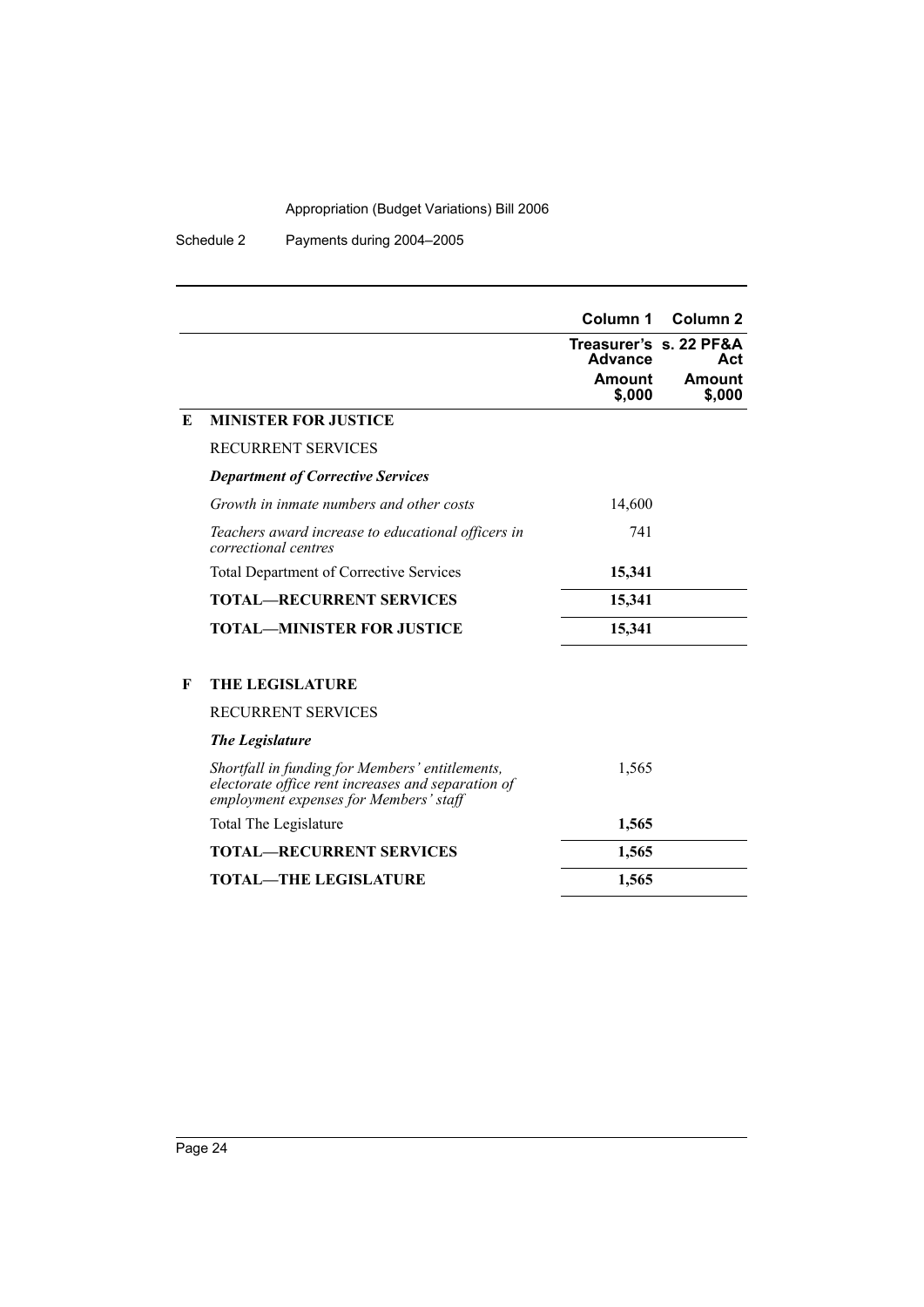Payments during 2004–2005 Schedule 2

|   |                                                                  | Column 1                                 | <b>Column 2</b>  |
|---|------------------------------------------------------------------|------------------------------------------|------------------|
|   |                                                                  | Treasurer's s. 22 PF&A<br><b>Advance</b> | Act              |
|   |                                                                  | Amount<br>\$,000                         | Amount<br>\$,000 |
| G | <b>MINISTER FOR POLICE</b>                                       |                                          |                  |
|   | RECURRENT SERVICES                                               |                                          |                  |
|   | <b>New South Wales Crime Commission</b>                          |                                          |                  |
|   | Counter terrorism, Taskforce Gain and cannabis<br>investigations | 1,430                                    |                  |
|   | <b>Total New South Wales Crime Commission</b>                    | 1,430                                    |                  |
|   | <b>NSW Police</b>                                                |                                          |                  |
|   | Additional police officer numbers                                | 10,100                                   |                  |
|   | Organisation restructure costs                                   | 1,043                                    |                  |
|   | <b>Total NSW Police</b>                                          | 11,143                                   |                  |
|   | <b>Police Integrity Commission</b>                               |                                          |                  |
|   | Additional witness protection costs                              | 169                                      |                  |
|   | <b>Total Police Integrity Commission</b>                         | 169                                      |                  |
|   | <b>TOTAL-RECURRENT SERVICES</b>                                  | 12,742                                   |                  |
|   | <b>CAPITAL WORKS AND SERVICES</b>                                |                                          |                  |
|   | <b>NSW Police</b>                                                |                                          |                  |
|   | Funding for capital program                                      | 11,815                                   |                  |
|   | <b>Total NSW Police</b>                                          | 11,815                                   |                  |
|   | <b>TOTAL—CAPITAL WORKS AND SERVICES</b>                          | 11,815                                   |                  |
|   | <b>TOTAL-MINISTER FOR POLICE</b>                                 | 24,557                                   |                  |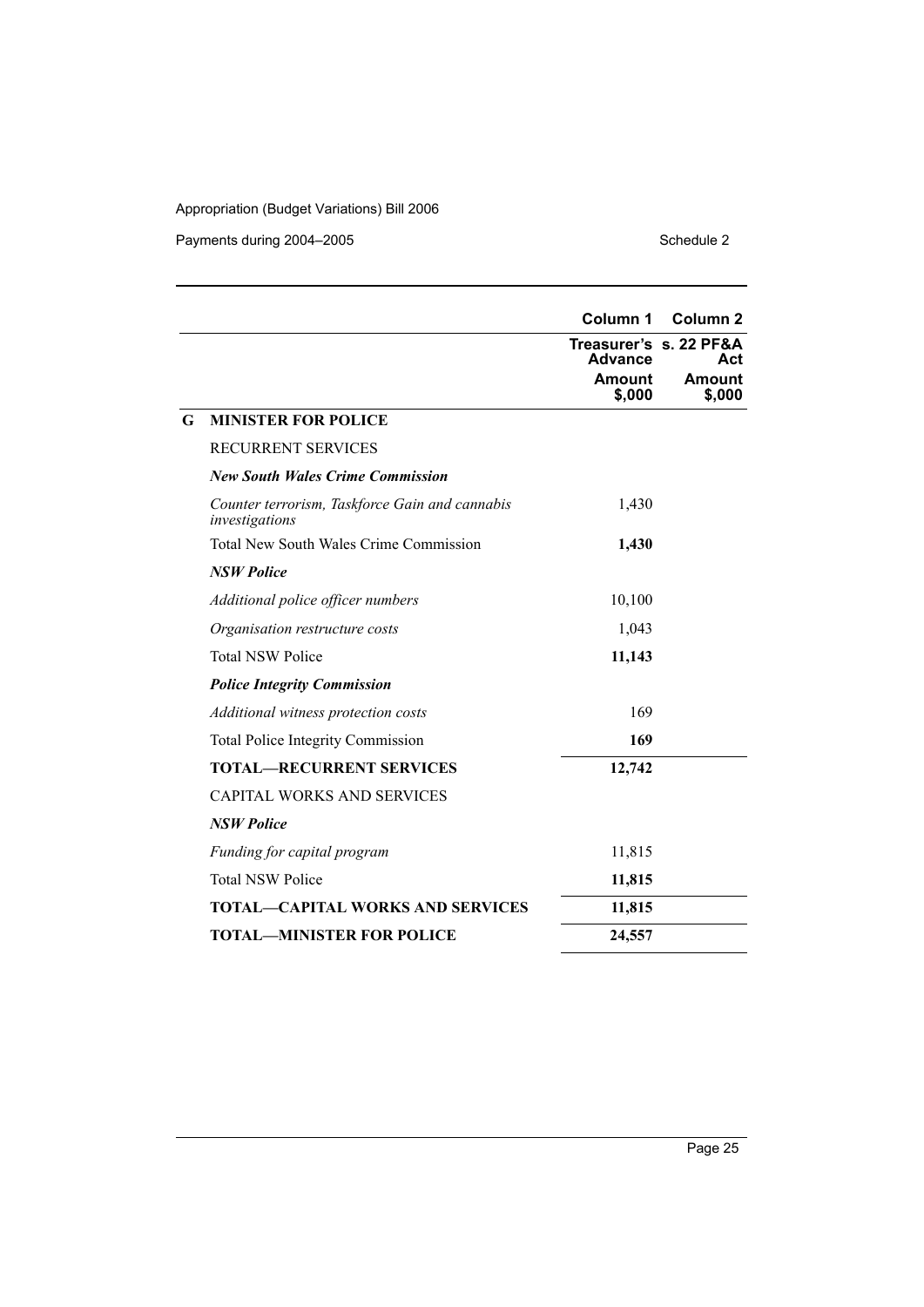Schedule 2 Payments during 2004–2005

|   |                                                                                          | Column 1                                 | Column <sub>2</sub> |
|---|------------------------------------------------------------------------------------------|------------------------------------------|---------------------|
|   |                                                                                          | Treasurer's s. 22 PF&A<br><b>Advance</b> | Act                 |
|   |                                                                                          | <b>Amount</b><br>\$,000                  | Amount<br>\$,000    |
| H | PREMIER, MINISTER FOR THE ARTS AND<br>MINISTER FOR CITIZENSHIP                           |                                          |                     |
|   | <b>RECURRENT SERVICES</b>                                                                |                                          |                     |
|   | <b>The Cabinet Office</b>                                                                |                                          |                     |
|   | Office of Drug Policy funding                                                            | 2,320                                    |                     |
|   | Total The Cabinet Office                                                                 | 2,320                                    |                     |
|   | <b>Independent Commission Against Corruption</b>                                         |                                          |                     |
|   | Increase in number of ICAC hearings                                                      | 400                                      |                     |
|   | <b>Total Independent Commission Against Corruption</b>                                   | 400                                      |                     |
|   | <b>Ombudsman's Office</b>                                                                |                                          |                     |
|   | Additional funding to cover costs of undertaking new<br>and existing legislative reviews | 190                                      |                     |
|   | Total Ombudsman's Office                                                                 | 190                                      |                     |
|   | <b>Premier's Department</b>                                                              |                                          |                     |
|   | Costs relating to World Masters Games to be held in<br>Sydney in 2009                    | 660                                      |                     |
|   | Implement the recommendations under the<br>Redfern-Waterloo Plan (2004-2014)             | 1,467                                    |                     |
|   | Transitional costs associated with the former<br>Department for Women                    | 1,067                                    |                     |
|   | Costs of centralised Media Monitoring Unit                                               | 636                                      |                     |
|   | Total Premier's Department                                                               | 3,830                                    |                     |
|   | <b>TOTAL—RECURRENT SERVICES</b>                                                          | 6,740                                    |                     |
|   | <b>CAPITAL WORKS AND SERVICES</b>                                                        |                                          |                     |
|   | <b>The Cabinet Office</b>                                                                |                                          |                     |
|   | Purchase of equipment and office fit-out for the Office<br>of Alcohol and Drug Policy    | 300                                      |                     |
|   | Total The Cabinet Office                                                                 | 300                                      |                     |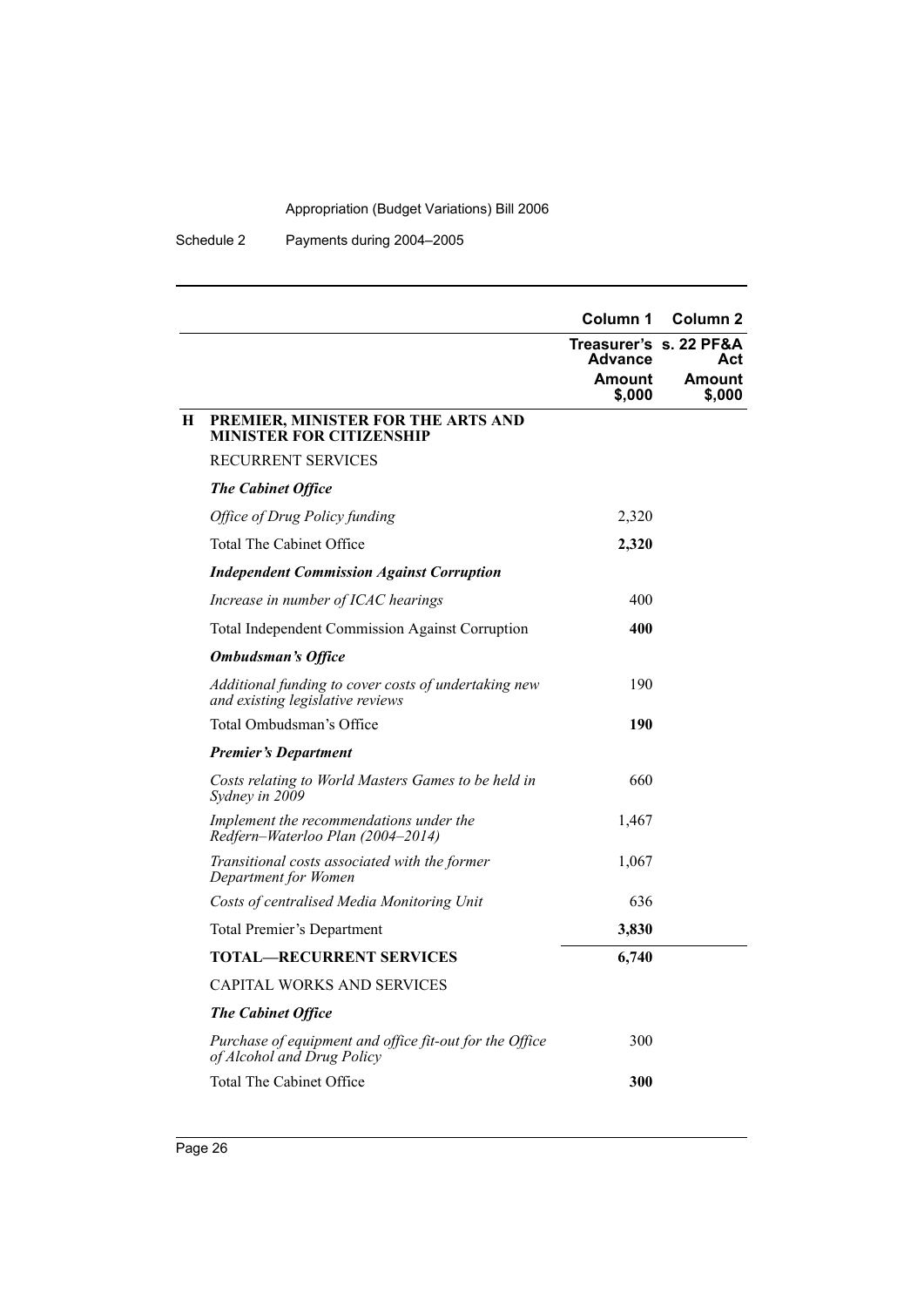Payments during 2004–2005 Schedule 2

|   |                                                                                                                                                      | Column 1                | <b>Column 2</b>               |
|---|------------------------------------------------------------------------------------------------------------------------------------------------------|-------------------------|-------------------------------|
|   |                                                                                                                                                      | <b>Advance</b>          | Treasurer's s. 22 PF&A<br>Act |
|   |                                                                                                                                                      | <b>Amount</b><br>\$,000 | <b>Amount</b><br>\$,000       |
|   | <b>Premier's Department</b>                                                                                                                          |                         |                               |
|   | Establishment of NSW State and Public Information<br>Coordination Centres                                                                            | 1,065                   |                               |
|   | Total Premier's Department                                                                                                                           | 1,065                   |                               |
|   | <b>TOTAL-CAPITAL WORKS AND SERVICES</b>                                                                                                              | 1,365                   |                               |
|   | <b>TOTAL-PREMIER, MINISTER FOR THE ARTS</b><br>AND MINISTER FOR CITIZENSHIP                                                                          | 8,105                   |                               |
| 1 | <b>SPECIAL MINISTER OF STATE, MINISTER</b><br>FOR COMMERCE, MINISTER FOR<br><b>INDUSTRIAL RELATIONS AND MINISTER</b><br><b>FOR THE CENTRAL COAST</b> |                         |                               |
|   | <b>RECURRENT SERVICES</b>                                                                                                                            |                         |                               |
|   | <b>Department of Commerce</b>                                                                                                                        |                         |                               |
|   | Additional claims paid by the Fair Trading<br><b>Administration Corporation</b>                                                                      | 2,911                   |                               |
|   | <b>Total Department of Commerce</b>                                                                                                                  | 2,911                   |                               |
|   | <b>TOTAL-RECURRENT SERVICES</b>                                                                                                                      | 2,911                   |                               |
|   | <b>CAPITAL WORKS AND SERVICES</b>                                                                                                                    |                         |                               |
|   | <b>Department of Commerce</b>                                                                                                                        |                         |                               |
|   | Reclassify recurrent funding to capital funding for the<br><b>Government Licensing System</b>                                                        | 6,613                   |                               |
|   | <b>Total Department of Commerce</b>                                                                                                                  | 6,613                   |                               |
|   | <b>TOTAL-CAPITAL WORKS AND SERVICES</b>                                                                                                              | 6,613                   |                               |
|   | TOTAL-SPECIAL MINISTER OF STATE,<br>MINISTER FOR COMMERCE, MINISTER FOR<br><b>INDUSTRIAL RELATIONS AND MINISTER</b><br><b>FOR THE CENTRAL COAST</b>  | 9,524                   |                               |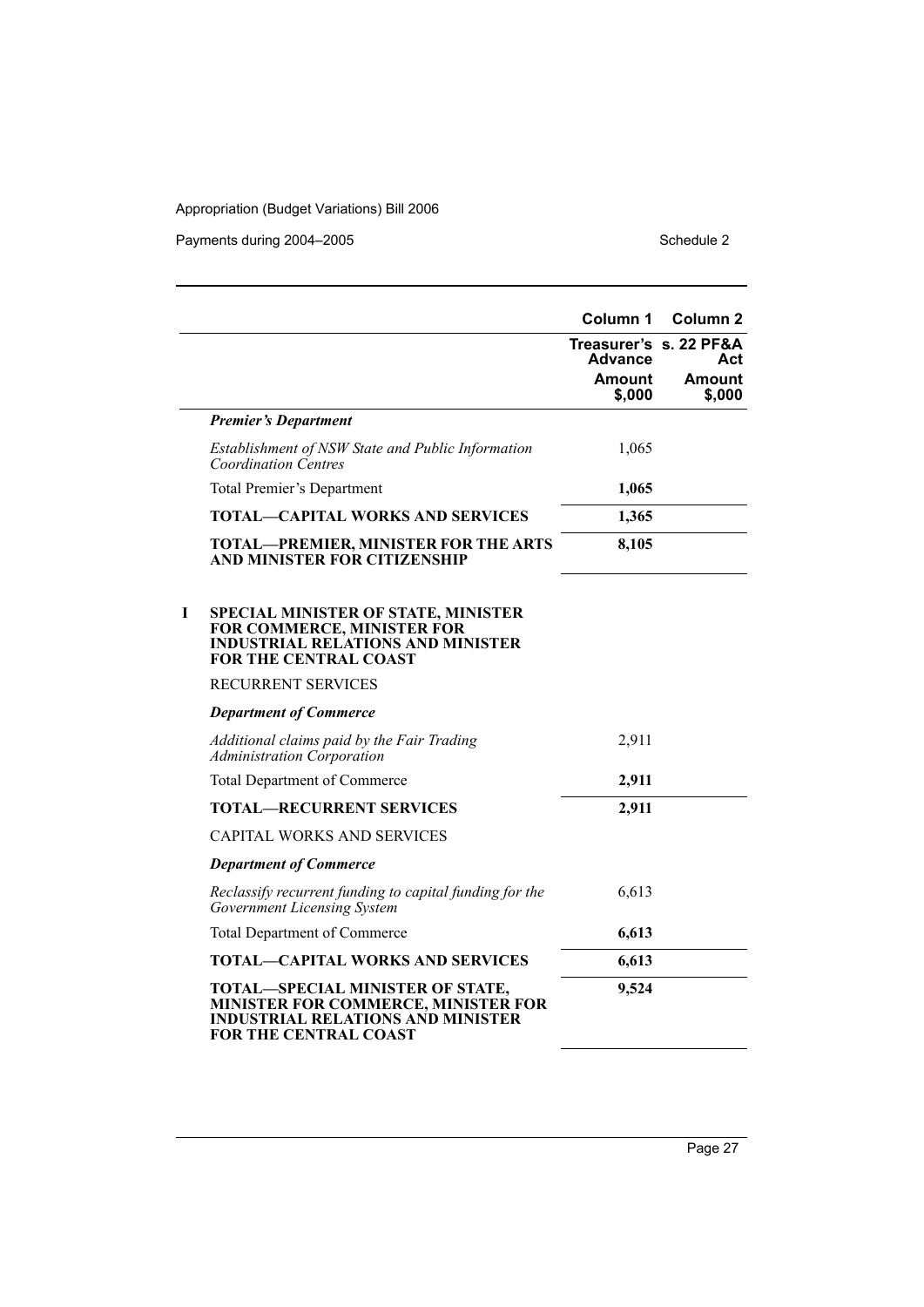Schedule 2 Payments during 2004–2005

|         |                                                                                         | Column 1                                 | Column <sub>2</sub> |
|---------|-----------------------------------------------------------------------------------------|------------------------------------------|---------------------|
|         |                                                                                         | Treasurer's s. 22 PF&A<br><b>Advance</b> | Act                 |
|         |                                                                                         | Amount<br>\$,000                         | Amount<br>\$,000    |
| $\bf J$ | <b>MINISTER FOR TOURISM AND SPORT AND</b><br><b>RECREATION AND MINISTER FOR WOMEN</b>   |                                          |                     |
|         | <b>RECURRENT SERVICES</b>                                                               |                                          |                     |
|         | <b>Centennial Park and Moore Park Trust</b>                                             |                                          |                     |
|         | Adjustment to budget funding                                                            | 54                                       |                     |
|         | <b>Total Centennial Park and Moore Park Trust</b>                                       | 54                                       |                     |
|         | <b>TOTAL—RECURRENT SERVICES</b>                                                         | 54                                       |                     |
|         | CAPITAL WORKS AND SERVICES                                                              |                                          |                     |
|         | <b>Department of Tourism, Sport and Recreation</b>                                      |                                          |                     |
|         | Upgrade to Jindabyne Sport and Recreation Centre                                        | 150                                      |                     |
|         | Total Department of Tourism, Sport and Recreation                                       | 150                                      |                     |
|         | TOTAL—CAPITAL WORKS AND SERVICES                                                        | 150                                      |                     |
|         | TOTAL—MINISTER FOR TOURISM AND<br>SPORT AND RECREATION AND MINISTER<br><b>FOR WOMEN</b> | 204                                      |                     |
| K       | <b>MINISTER FOR TRANSPORT SERVICES AND</b><br><b>MINISTER FOR THE HUNTER</b>            |                                          |                     |
|         | CAPITAL WORKS AND SERVICES                                                              |                                          |                     |
|         | <b>Independent Transport Safety and Reliability</b><br><b>Regulator</b>                 |                                          |                     |
|         | Implementation of the Waterfall Inquiry<br>recommendations                              | 494                                      |                     |
|         | Total Independent Transport Safety and Reliability<br>Regulator                         | 494                                      |                     |
|         | TOTAL—CAPITAL WORKS AND SERVICES                                                        | 494                                      |                     |
|         | TOTAL—MINISTER FOR TRANSPORT<br>SERVICES AND MINISTER FOR THE HUNTER                    | 494                                      |                     |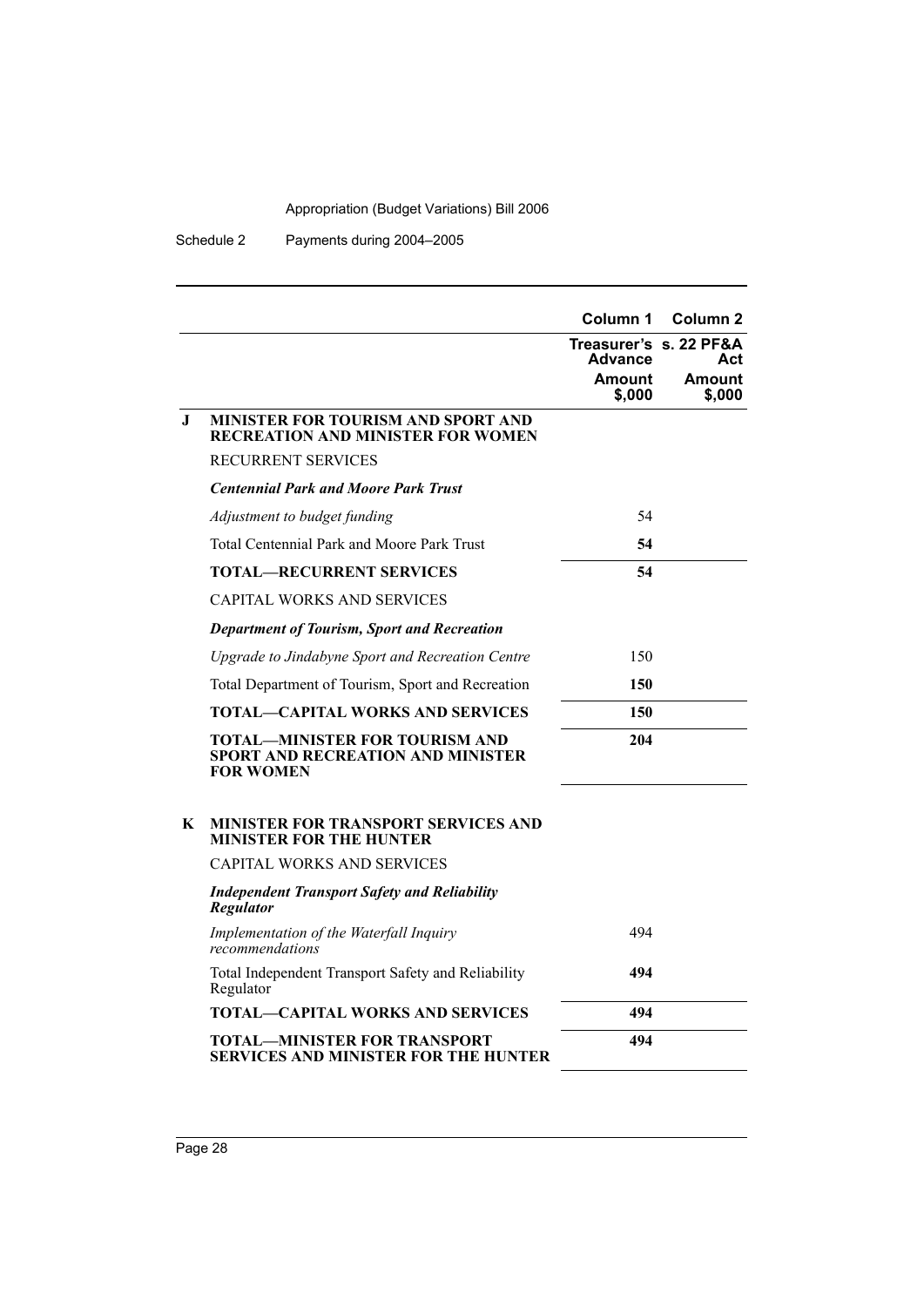Payments during 2004–2005 Schedule 2

|   |                                                                                 | Column 1                | Column <sub>2</sub>           |
|---|---------------------------------------------------------------------------------|-------------------------|-------------------------------|
|   |                                                                                 | <b>Advance</b>          | Treasurer's s. 22 PF&A<br>Act |
|   |                                                                                 | <b>Amount</b><br>\$,000 | Amount<br>\$,000              |
| L | TREASURER AND MINISTER FOR STATE<br><b>DEVELOPMENT</b>                          |                         |                               |
|   | <b>RECURRENT SERVICES</b>                                                       |                         |                               |
|   | <b>Crown Finance Entity</b>                                                     |                         |                               |
|   | <i>Additional interest on borrowings</i>                                        |                         | 52,681                        |
|   | Retirement of debt relating to the Australian<br>Technology Park                |                         | 41,267                        |
|   | Superannuation guarantee charge payment                                         |                         | 35,000                        |
|   | <b>Total Crown Finance Entity</b>                                               |                         | 128,948                       |
|   | <b>TOTAL—RECURRENT SERVICES</b>                                                 |                         | 128,948                       |
|   | CAPITAL WORKS AND SERVICES                                                      |                         |                               |
|   | <b>Crown Finance Entity</b>                                                     |                         |                               |
|   | Capital advance for NSW Health towards Port<br>Macquarie Base Hospital purchase |                         | 46,116                        |
|   | <b>Total Crown Finance Entity</b>                                               |                         | 46,116                        |
|   | <b>Treasury</b>                                                                 |                         |                               |
|   | Mini-Budget and revenue compliance capital projects                             | 1,682                   |                               |
|   | <b>Total Treasury</b>                                                           | 1,682                   |                               |
|   | <b>TOTAL-CAPITAL WORKS AND SERVICES</b>                                         | 1,682                   | 46,116                        |
|   | TOTAL—TREASURER AND MINISTER FOR<br><b>STATE DEVELOPMENT</b>                    | 1,682                   | 175,064                       |
|   | <b>TREASURER'S ADVANCE FOR RECURRENT</b><br><b>SERVICES</b>                     | 64,003                  |                               |
|   | <b>TREASURER'S ADVANCE FOR CAPITAL</b><br><b>WORKS AND SERVICES</b>             | 24,444                  |                               |
|   | TOTAL—TREASURER'S ADVANCE                                                       | 88,447                  |                               |